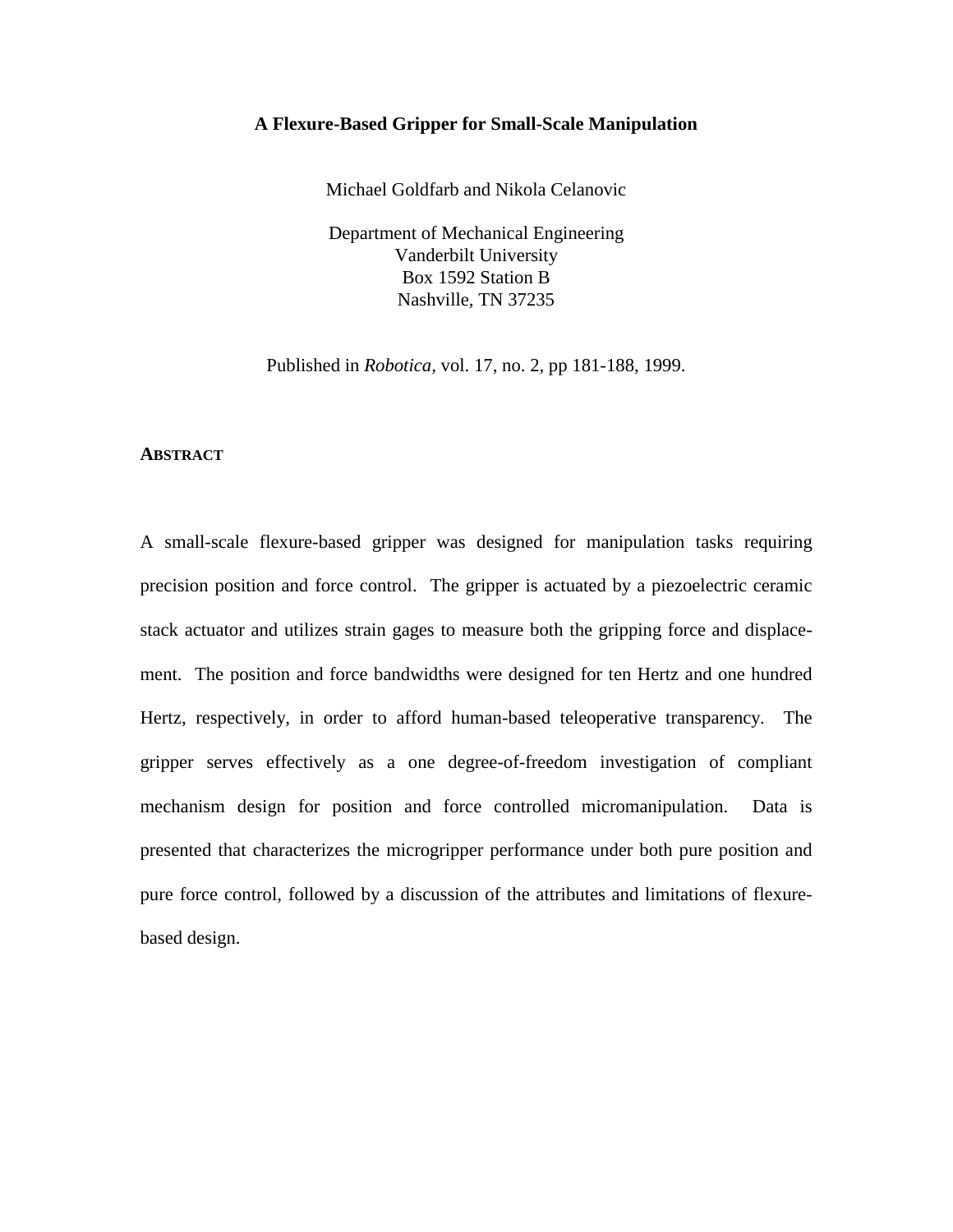## **INTRODUCTION**

Though considerable research has been directed toward the advancement of robotic manipulation on a conventional scale (i.e., millimeters to meters), relatively little work has been conducted on interactive robotic manipulation at a microscopic scale (i.e., microns to millimeters). Once developed, interactive micromanipulator technology will have application in many fields, including micromanufacturing, microsurgery, telesurgery, microbiology and pharmaceutical research. Many microscale parts, for example, have been fabricated utilizing photo lithographic and X-ray lithographic microfabrication techniques. Despite these advanced microfabrication techniques, fully functional multielement microelectromechanical (MEMS) devices have not yet come to fruition, due in part to the inability to assemble the very small parts, and in particular to assemble in large quantities (i.e., mass produce). A micromanipulator would enable dexterous handling of micromanufactured parts, and thus enable assembly of functional MEMS devices. If utilized in a teleoperative sense, a macromanipulator master coupled to a micromanipulator slave could enable dexterous human-controlled telemanipulation of a microscopic environment. In this sense, the telemanipulation system would address human positioning limitations in the forward path and limited human force sensitivity in the backward path. Coupled with a stereomicroscope, this technology would enable dexterous interaction between a human and a microscopic environment.

Operation in small-scale, often delicate environments requires stable and precise control of manipulator motion and force. Interactive manipulation, in particular, often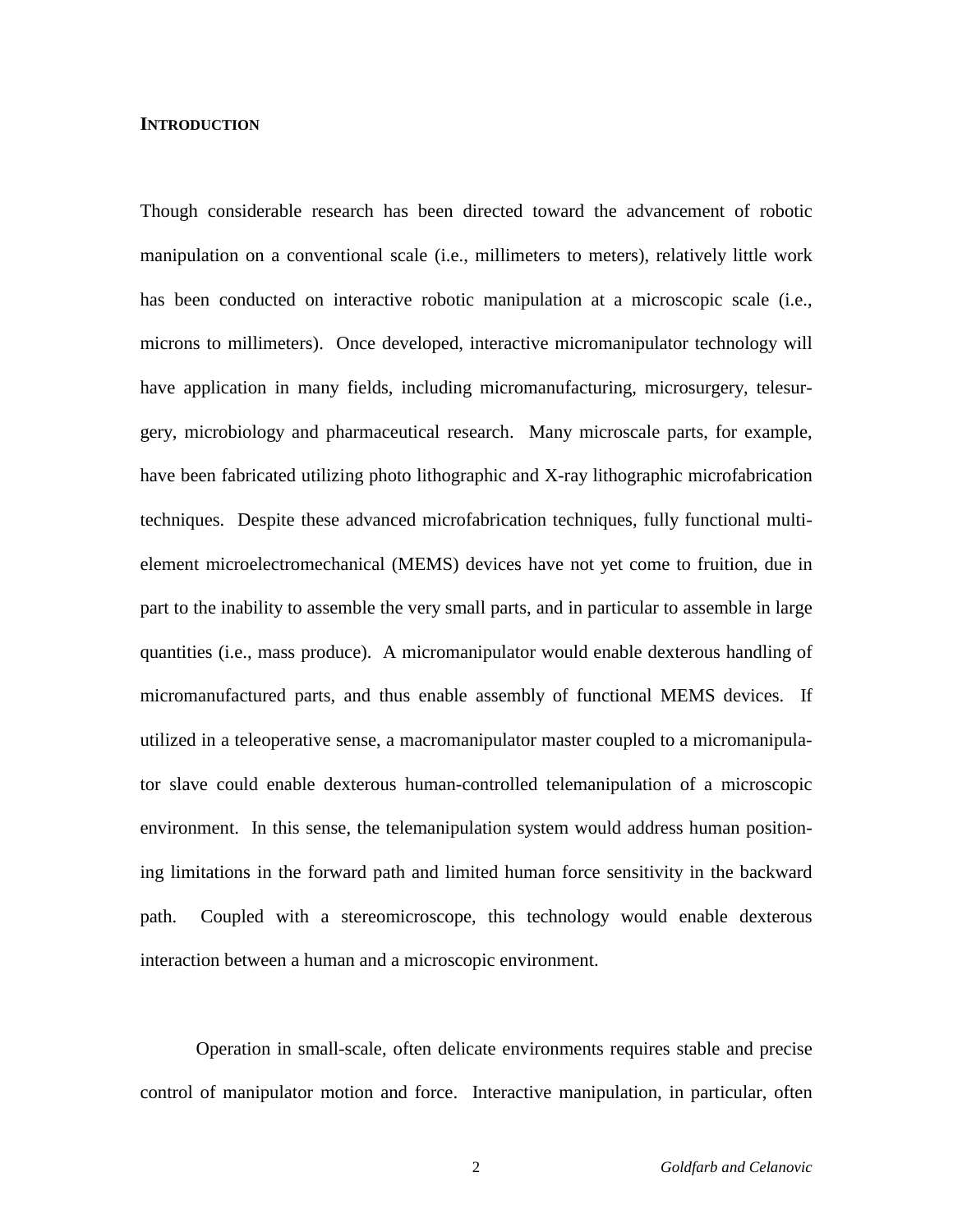requires simultaneous control of both position and force, and in general, in a nonorthogonal manner. Several methodologies have been proposed for dynamically interactive control, including impedance<sup>1</sup>, stiffness<sup>2</sup>, and hybrid position/force control<sup>3-4</sup>. One of the most significant impediments to effective implementation of such control is the presence of hard nonlinearities, in particular backlash and Coulomb friction, in the open loop manipulator mechanics<sup>5-9</sup>. The study of direct-drive robots was borne out of the necessity to implement precision position and force control of robot manipulation for purposes of mechanical interaction<sup>10</sup>. A direct-drive design significantly reduces the amount of backlash and Coulomb friction in the control plant. The elimination of these hard nonlinearities facilitates effective and accurate position, force, impedance, or admittance control of a robot manipulator.

Due to the physics of scaling, devices that operate on a microscopic scale are influenced by highly nonlinear surface forces to a much greater degree than those of a conventional scale<sup>11-12</sup>. Conventional-scale manipulator behavior is typically dominated by inertial effects, which are fundamentally smooth and tend to filter the effects of hard nonlinearities on manipulator motion. The significance of inertial mechanics, however, diminishes with decreasing scale. The magnitude of inertial forces is typically in proportion to volume (assuming invariance of density), and thus scales with the cube of the geometric scaling ratio. As friction is a surface force, the magnitude scales conservatively in proportion to surface area, and thus scales with the square of the geometric scaling ratio. Geometrically similar but smaller devices therefore exhibit increased surface effects and decreased inertial effects, thus exacerbating the control problems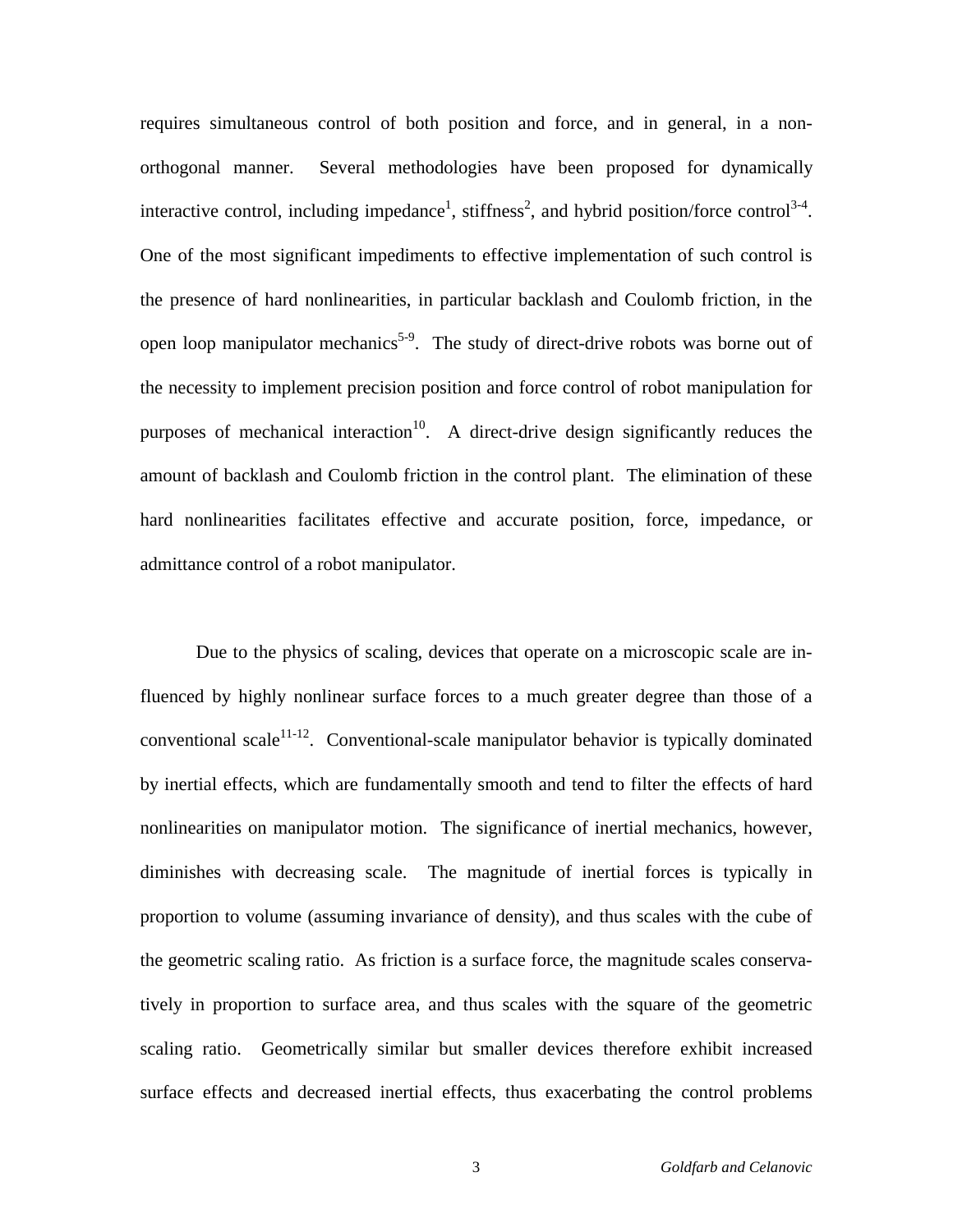presented by non-smooth nonlinearities. If Coulomb friction is independent of surface area, as the conventional conception suggests, then the increased ratio of friction to inertial effects at decreasing scales is even greater.

## **COMPLIANT MECHANISM DESIGN**

The adverse effects of hard nonlinearities on the performance of robot manipulation (and especially micromanipulation) can be avoided by designing compliant mechanism-based "smooth" manipulators. A compliant mechanism is a device that moves solely by deformation, typically by utilizing flexures in place of conventional bearings. Since these devices do not entail any sliding or rolling, they are free of backlash and Coulomb friction, and thus have perfectly smooth mechanics. In addition to significantly enhancing control stability, the absence of hard nonlinearities in compliant mechanism behavior places no fundamental physical limitations on the resolution of position or force control. Additionally, the absence of conventional joints and bearing surfaces produces a clean device that is free of lubricants or other contaminants, and thus is extremely conducive to clean environments. The gripper design described in this paper is essentially a one degree-of-freedom investigation of a flexure-based position and forcecontrolled microrobot design.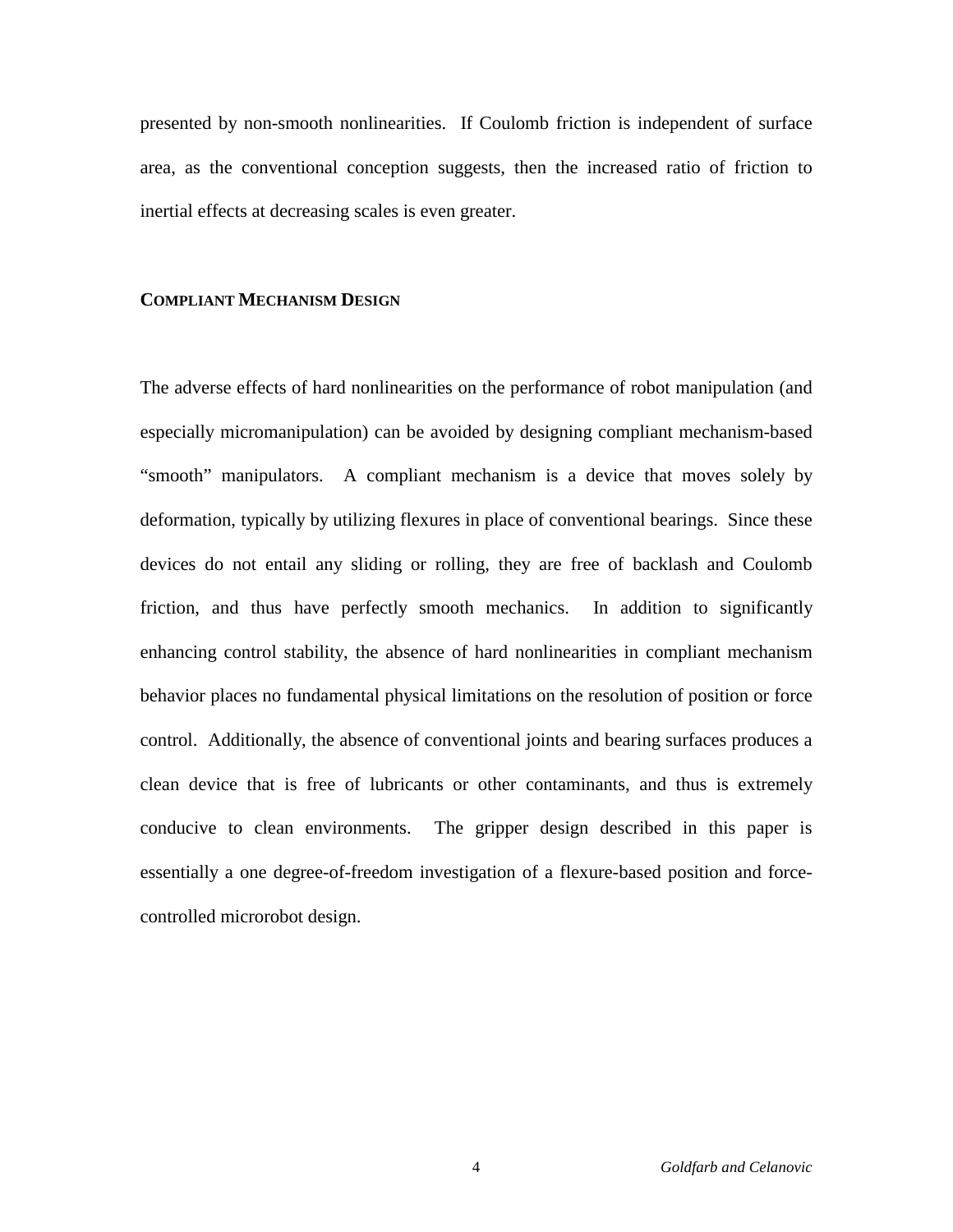### **MICROGRIPPER DESIGN**

Since the microgripper was designed for use in a human-controlled teleoperative system, many of the design specifications were derived from human capability. The human motor control system exhibits position and force bandwidths on the order of ten and one hundred Hertz, respectively<sup>13</sup>. A transparent telemanipulation system therefore requires an actuator that exhibits comparable bandwidths and sufficient power to perform work in the environment of interest. Additionally, control stability is best served with open-loop stable actuators that, like the compliant mechanism, exhibit smooth behavior. The range of motion and gripping force required of a microgripper is largely dependent upon application. The microgripper described in this paper was designed to offer a gripping workspace approximately two orders of magnitude smaller than the typical human prehensile grip. Such scaling requires a range of motion of 500 microns and suggests an appropriate gripping force of 500 mN.

Prior work by the authors indicate that piezoelectric ceramic, coupled with an appropriate transmission (devoid of bearing surfaces), can provide the desired actuation performance<sup>14-15</sup>. A typical lead-zirconate-titanate (PZT) piezoelectric stack actuator can perform step movements with a resolution on the order of a nanometer. These actuators offer open-loop stable operation with the power and bandwidth necessary for the specified motion. The primary inadequacy of the PZT as a microrobotic actuator is that the strain-based deformations that it provides are limited to approximately 0.1%. A piezoelectric stack that could provide the desired displacement of 500 microns in a direct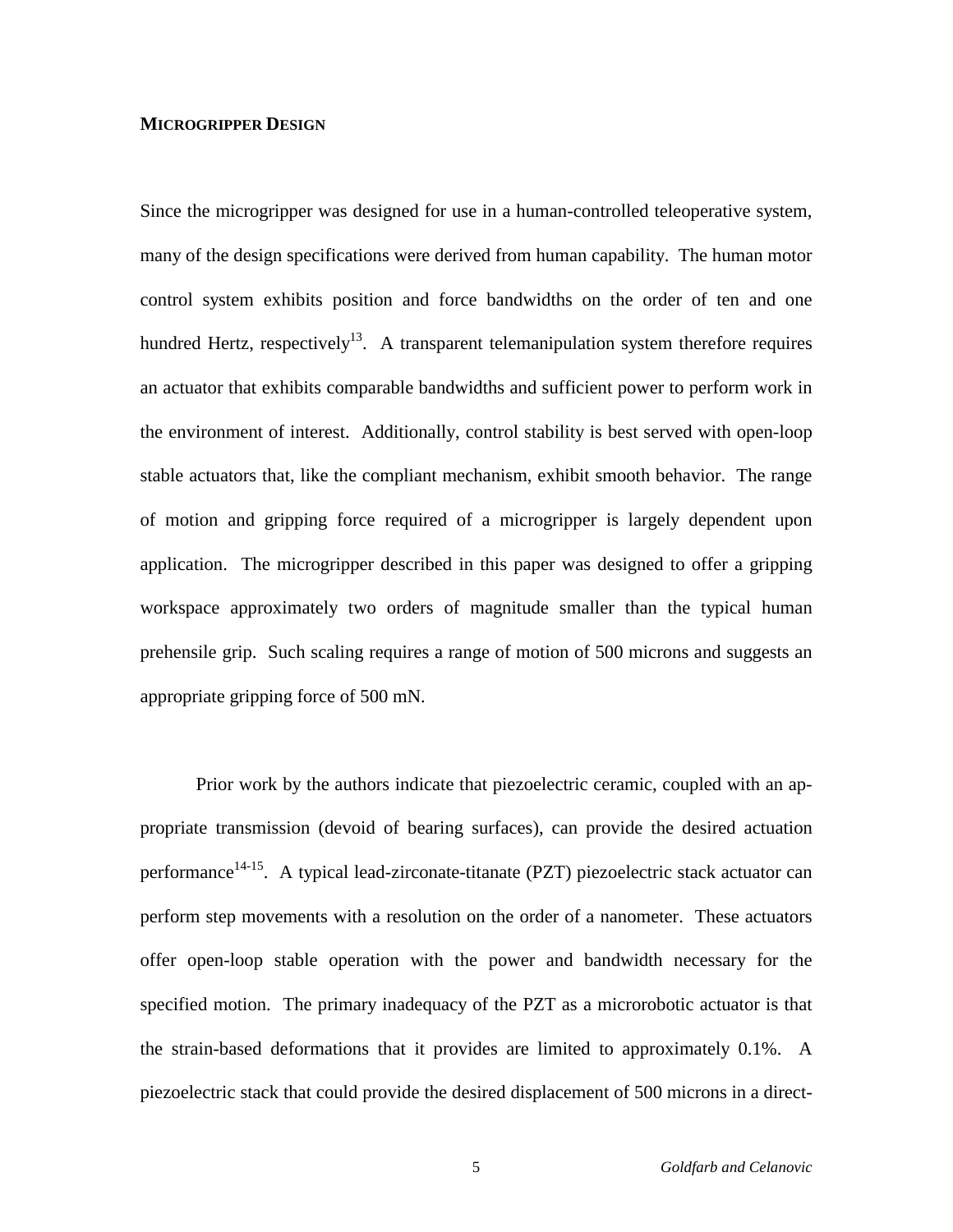drive fashion would therefore have to be one half meter in length. Since piezoelectric ceramic actuators operate in compression, stack geometry is typically constrained by buckling considerations to significantly shorter lengths. The piezoelectric stack incorporated for actuation of the flexure-based microgripper is twenty millimeters in length (Tokin model #AE0505D16) and is therefore capable of approximately twenty microns of no load displacement. Incorporating a piezoelectric stack for actuation of the microgripper therefore requires a large ratio transmission that is devoid of Coulomb friction and backlash. This transmission in the gripper is provided by the compliant mechanism shown in Figure 1. The mechanism approximates the linkage illustrated in Figure 2, and provides a transmission ratio of about thirty-to-one and parallel closure of the gripping tongs. The transmission affords a total gripping motion and a maximum gripping force of approximately 500 microns and one Newton, respectively, from the PZT actuator. The gripper prototype is 36 mm long, 16.5 mm wide, and 5 mm thick. The gripper was fabricated from a single piece of 7075 aluminum alloy with a wire electrical discharge machine process.

The flexure-based structure of the gripper was additionally designed to decouple strains due to gripper position and force. This design enables the use of strain gages for independent measurement of gripper position and force. The microgripper prototype, complete with sensors and PZT actuator (housed), is shown in Figure 3.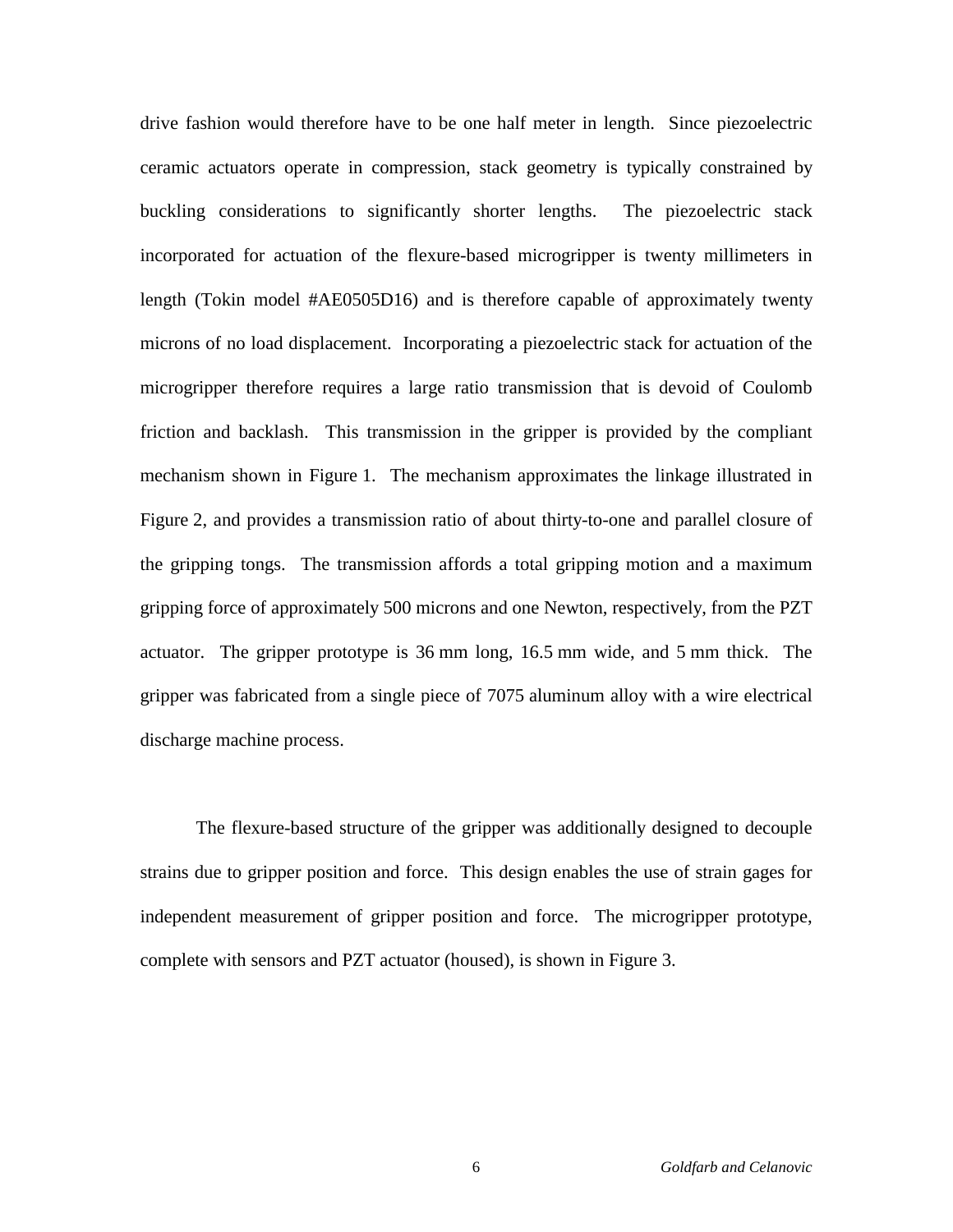### **MICROGRIPPER PERFORMANCE**

Position control of the microgripper tongs was achieved utilizing a digitally implemented proportional-integral-derivative (PID) controller with a feed-forward term, as illustrated in Figure 4. The feed-forward term represents a simple quasi-static model of the PZT and compliant mechanism (i.e., a pure stiffness), which provides a command estimate for the desired position, and the PID loop provides correction of the estimate for model error. The position control loop frequency response is shown in Figure 5. As indicated in the figure, the position control frequency response begins to roll off (-3 dB) around 40 Hertz. Closed-loop time domain behavior is illustrated by the tracking data shown in Figure 6. Note that the rising and falling step responses of the square wave tracking in Figure 6 are slightly different. Since piezoelectric actuators operate in a compressive mode (i.e., they cannot provide tensile actuation forces), the return forces are provided by the elastic behavior of a compliant mechanism. This arrangement renders one direction of motion a forced response and the other a characteristic response of the structure. Such a configuration entails a trade-off between a high positional bandwidth, which is dependent on a large joint stiffness, and a large output force, which is dependent on a low stiffness.

Force control of the microgripper tongs was also implemented utilizing a digitally implemented proportional-integral-derivative (PID) controller with a feed-forward term, as illustrated in Figure 7. The added complexity of the feed-forward term in the force controller is due to reconstruction of gripper position. The feedback loop in the feedforward term could be eliminated if gripper position where measured rather than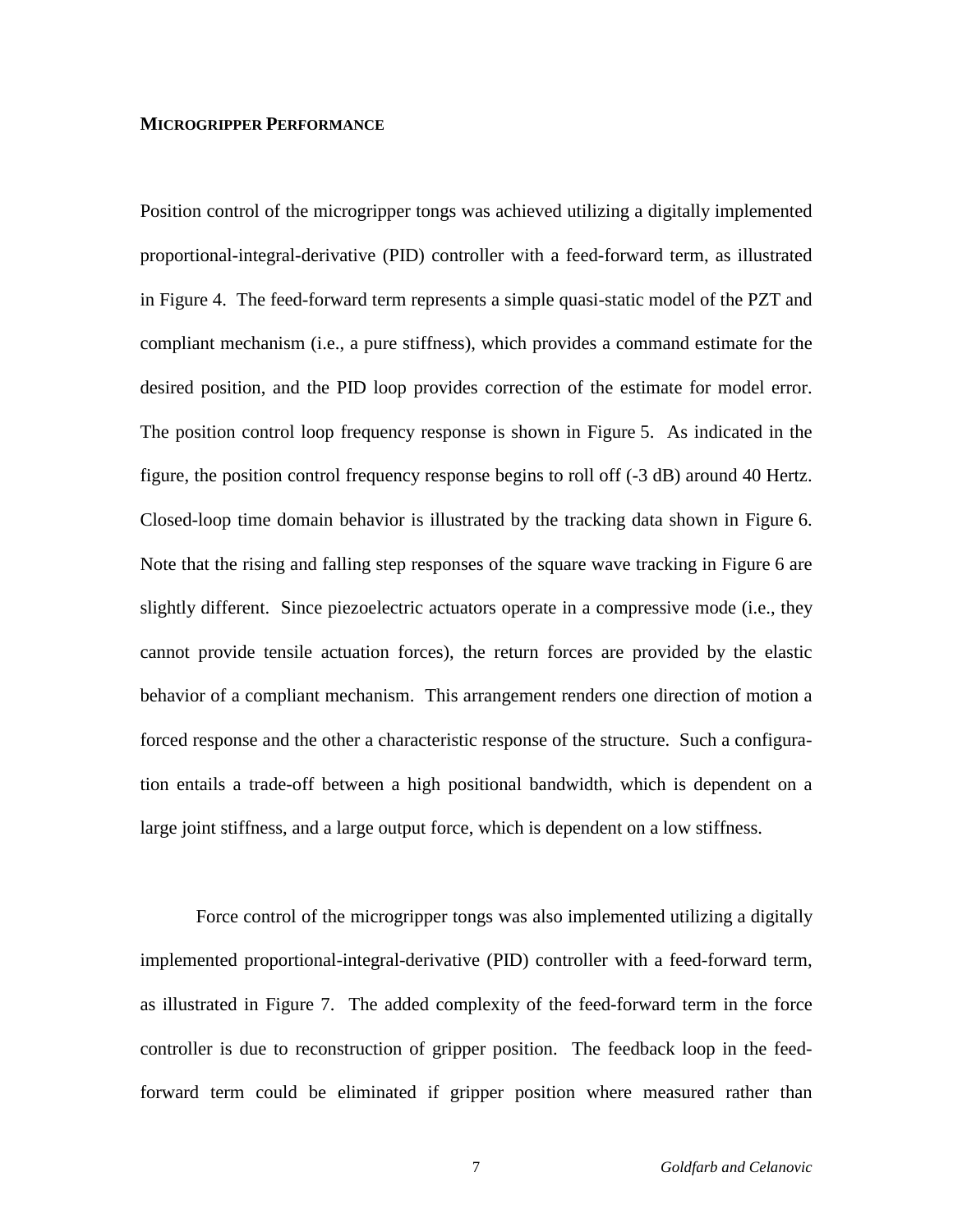estimated. As with the position controller, the feed-forward term provides a model-based estimate of the control effort, and the PID loop provides correction of this estimate. The force control loop frequency response is shown in Figure 8, which as shown rolls off above 100 Hz. The roll-off exhibited by the system reflects limitations imposed by computational delays of the digitally implemented controller, which is the slowest element of the force control system. Closed-loop time domain behavior is illustrated by the tracking data shown in Figure 9.

### **DISCUSSION OF FLEXURE-BASED DESIGN**

# **Flexure-Based versus Conventional Mechanisms**

A flexure-based joint is devoid of Coulomb friction and backlash, but entails several disadvantages relative to a conventional revolute joint. The primary problems with flexure joints are the limited range of angular motion, the stiffness exhibited along the direction of rotation, and the compliance exhibited in directions orthogonal to the direction of rotation. The angular range of motion of a flexure joint is limited by the elastic range of material deformation in the joint, which is influenced by the geometry and the material properties of the joint. A joint of typical metal alloy and geometry, such as that shown in Figure 10 (TOP), is limited to angular displacements on the order of a few degrees. A greater range of motion can be achieved by utilizing plastic deformation, but such an approach results in rapid fatigue failure. In fact, given the stress concentration imposed by a flexure joint, avoiding high cycle fatigue typically requires the stresses in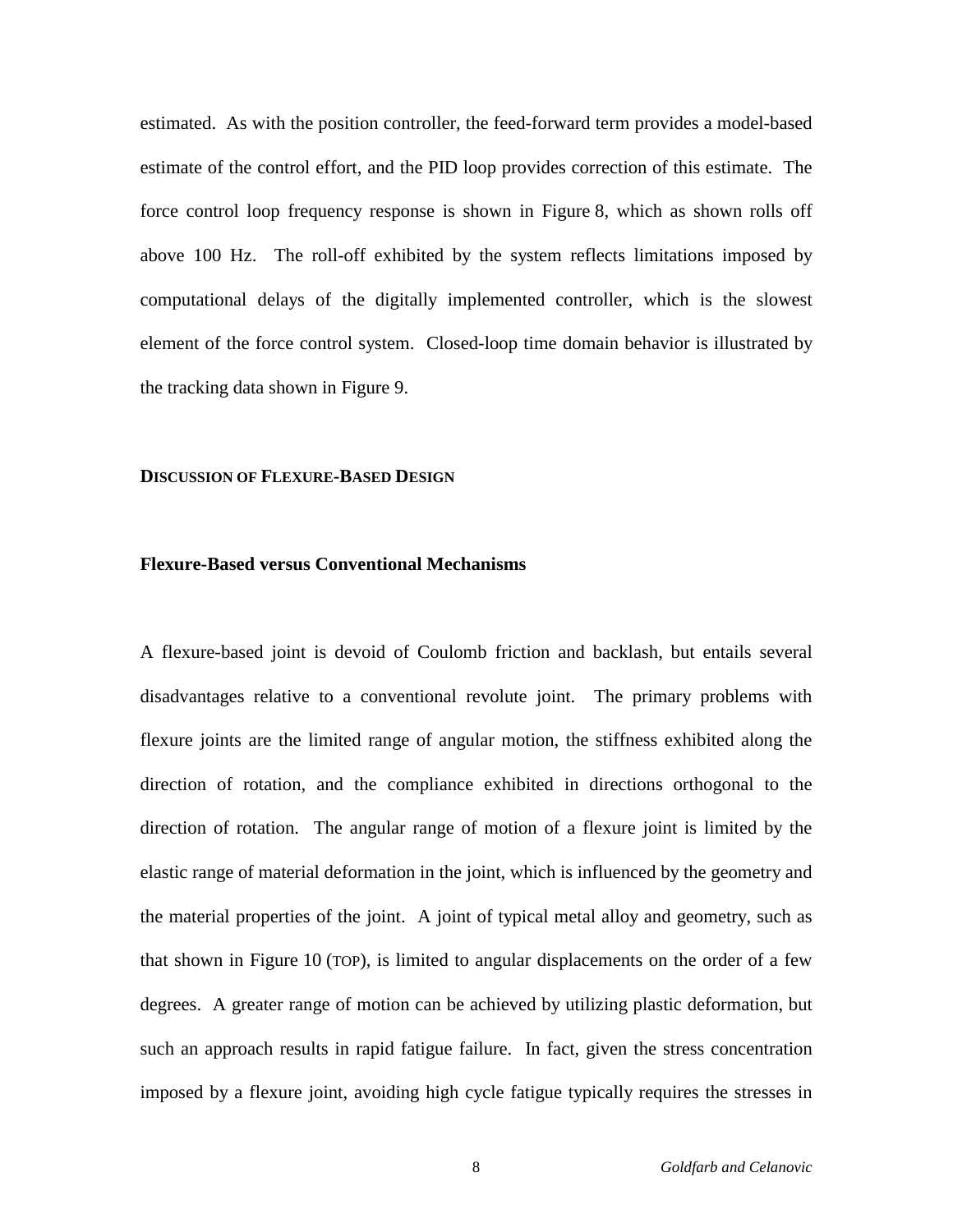the joint be limited to approximately one fourth of the material elastic limit. Horie et al. have recently developed super-elastic flexure hinges that incorporate shape memory alloy in a thin, flat geometry that provide angular displacements up to thirty degrees<sup>16</sup>. Such geometry, however, which is depicted in Figure 10 (MIDDLE), trades increased range of motion for compliance exhibited in directions orthogonal to the direction of rotation, which is another significant problem with flexure joints. Specifically, an ideal revolute joint has no stiffness along the direction of rotation and is infinitely stiff in all other directions. In contrast, a flexure joint exhibits stiffness along the direction of rotation and compliance in all other directions. This notion is illustrated by the diagram shown in Figure 10 (BOTTOM). In the figure, the stiffness in the direction of rotation is given by  $M_{x}/\phi_{x}$ , while the stiffnesses that are orthogonal to the direction of rotation are those given by  $M_y/\phi_y$ ,  $M_z/\phi_z$ ,  $F_x/x$ , and  $F_y/y$ . In general, the geometric properties that enable an increased range of motion and decreased stiffness along the direction of rotation also result in compliance along axes orthogonal to the rotational axis. The thin, flat super-elastic hinge of Horie et al., for example, is considerably more susceptible to tension/compression compliance, torsional compliance and compressive buckling than a more compact geometry. Such behavior is particularly significant in multi-degree-offreedom manipulators that operate in high impedance environments.

# **Attainable Output in PZT-Actuated Compliant Mechanisms**

Figure 11 (TOP) shows a simple quasi-static model of a PZT stack actuator, where  $x_p$  is the actuator displacement,  $k_p$  is the elastic stiffness of the ceramic,  $F_p$  is an internal force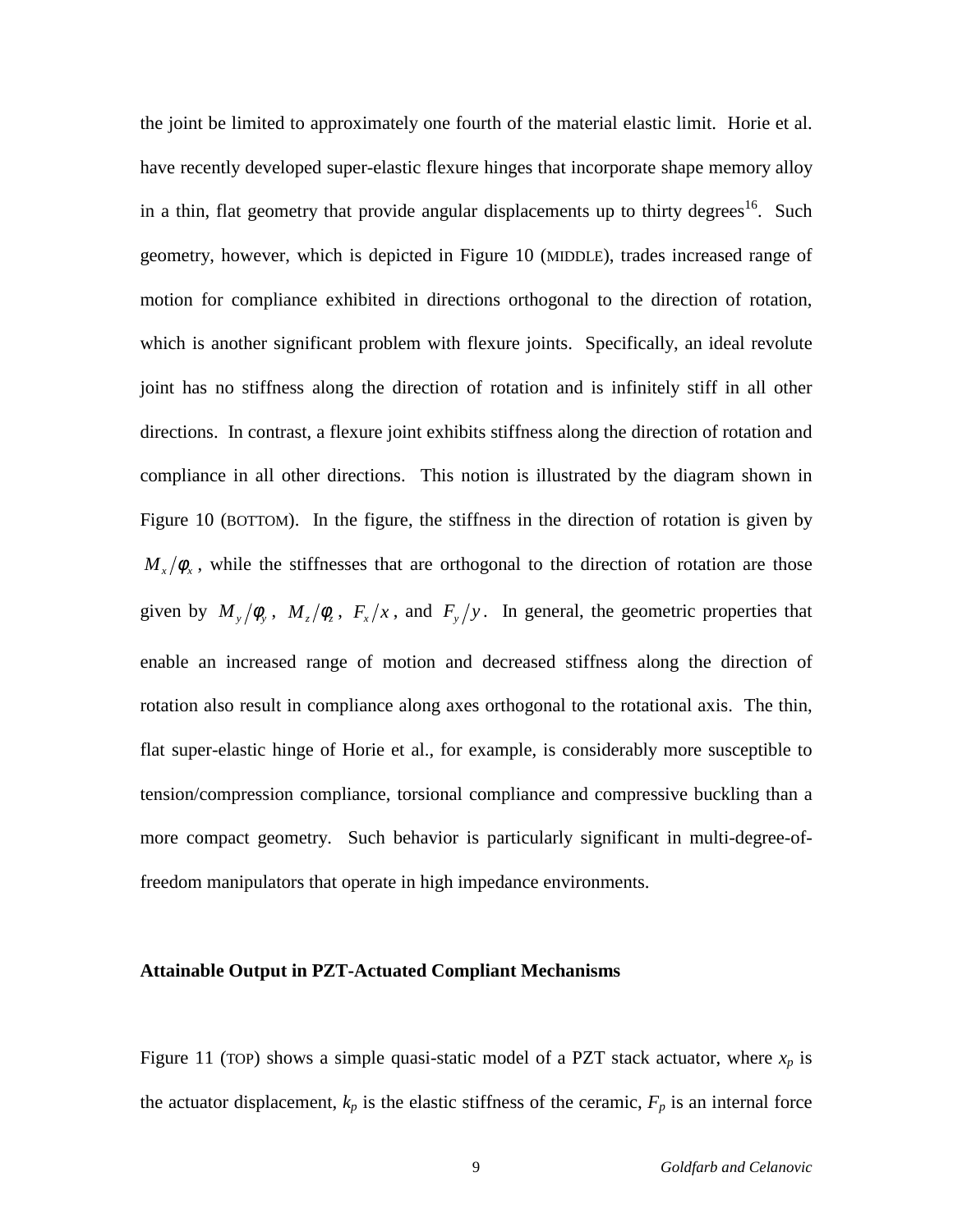which is proportional to the applied voltage, and  $F<sub>o</sub>$  is the external actuation force (see references<sup>14-15</sup> for a more accurate dynamic model). Figure 11 (BOTTOM) depicts the region of operation (i.e., the attainable output) of the actuator. A conventional mechanism may distort this region to provide more or less force or displacement, but will essentially preserve the area of the region. A compliant mechanism, however, will decrease the area, and thus reduce the effectiveness of the mechanism. The two primary sources of energy storage in a compliant mechanism are the rotational joint compliance (energy storage along the desired kinematic trajectory of the mechanism) and the link compliance (energy storage orthogonal to the desired kinematic trajectory), each of which affect the region of operation in a different manner. Figure 12 (TOP) depicts a model of a PZT actuator driving a compliant mechanism with compliant joints and rigid links. In this case, the rotational joint stiffness  $k_i$  acts in parallel to the stiffness of the actuator (i.e., along the kinematic trajectory of the mechanism), so the slope of the line that defines the region of operation is  $k_p+k_j$ . The change in slope effectively limits the maximum no-load output displacement, but does not affect the blocked output force, as illustrated in Figure 12 (BOTTOM). Conventional mechanisms are often assumed to have rigid links. This assumption, however, is typically not accurate when utilizing a PZT-actuated compliant mechanism in a high impedance environment. Structural deformation in a loaded compliant mechanism derives from compressive, tensile, and shear deformation of the flexure joints, in addition to structural deformation of the mechanism links. These combined effects can be lumped into a single structural stiffness  $k<sub>s</sub>$ , which acts in series with the actuator (i.e., orthogonal to the kinematic trajectory of the mechanism), as illustrated in Figure 13 (TOP). The resulting region of operation, which is shown in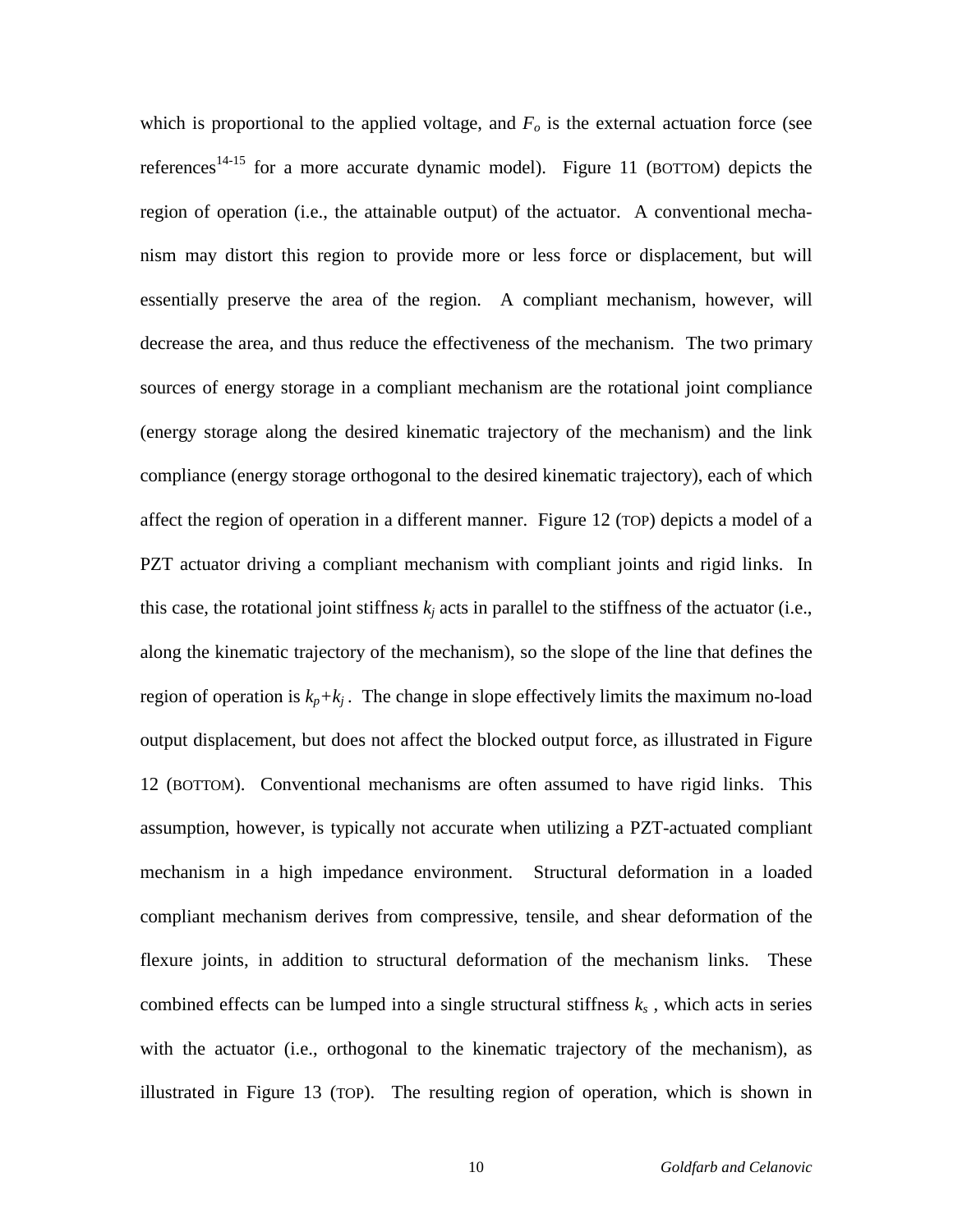Figure 13 (BOTTOM), is defined by a line of slope  $(k_p+k_i)k_s/(k_p+k_i+k_s)$ . The change in slope effectively limits the maximum blocked force, but does not affect the no-load output displacement of the mechanism.

## **Implications for Optimal Design**

The net effect of the joint rotational stiffness is to limit the range of output motion. One might therefore assume that optimal joint geometry would produce a minimum rotational stiffness  $k_i$ . This is typically the case when the mechanism is designed to operate in a low impedance environment (i.e., little or no output force). When operating in a high impedance environment (i.e., exerting significant output force), however, joint geometry that results in low rotational stiffness is typically sub-optimal. This is because the geometric and material properties that enable a low rotational stiffness also tend to decrease the compliance in other directions. Structural deformation orthogonal to the desired kinematic trajectory does not significantly affect the behavior of the mechanism in a low impedance environment because, in such an environment, the device will operate in the region near the horizontal (displacement) axis of Figure 13 (BOTTOM). In a high impedance environment, however, the device will generally operate along the vertical (force) axis, where the effects of non-kinematic structural elasticity are particularly noticeable. Optimal flexure joint design will therefore entail a trade-off between maximum no-load displacement (minimizing *kj*) and maximum blocked force output (maximizing *ks*). Additionally, optimal joint geometry will in general be different for each joint in the mechanism, depending upon the joint angular rotation, the tensile or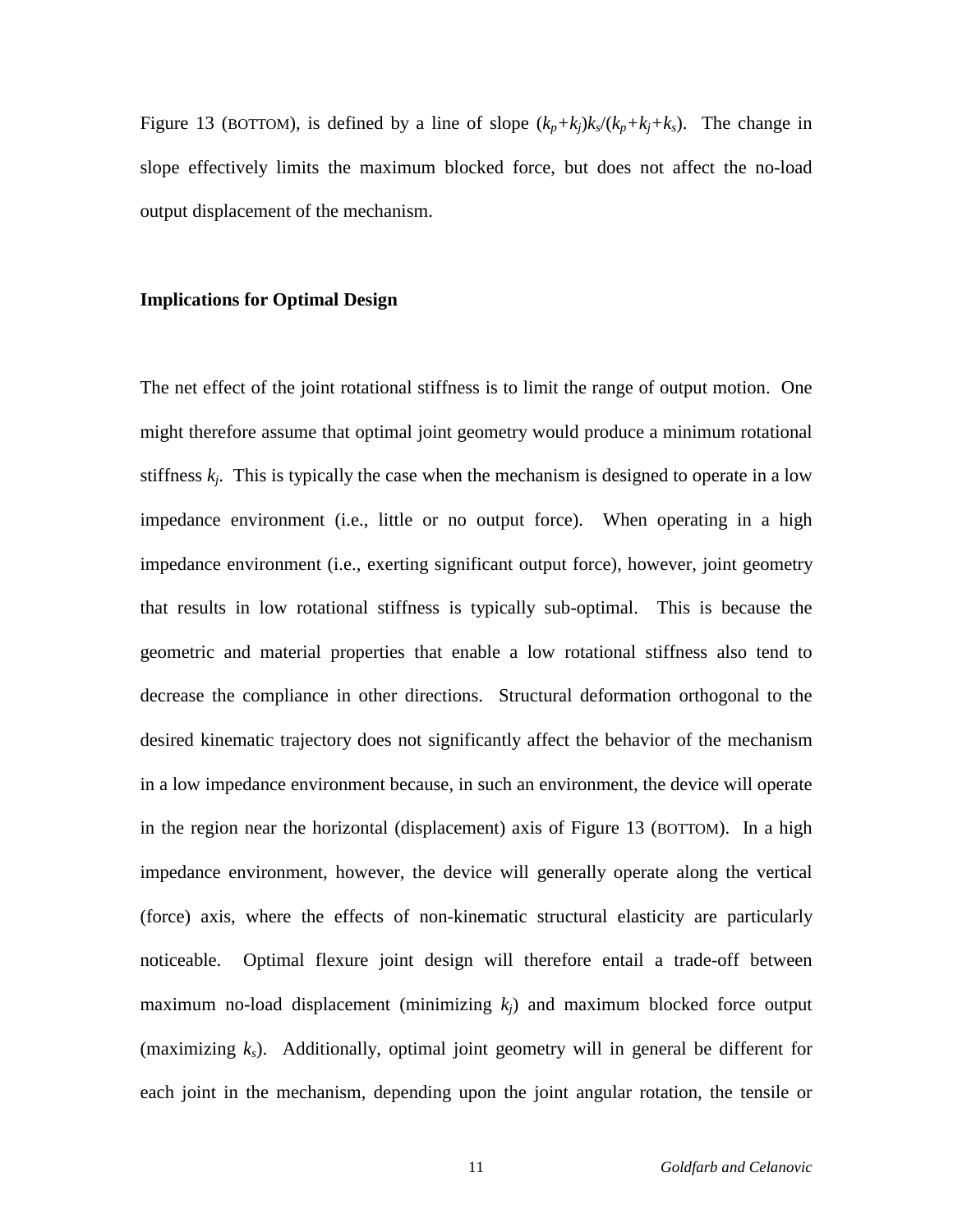compressive loading, the kinematic sensitivity of the mechanism to joint deformation, and the nature of the environment. Optimal flexure joint geometry is therefore best derived with an analytical model-based design optimization of the mechanism. Such an optimization is aided by analytical expressions for the stiffness of typical flexure joint geometries, which can be found in the references $17-18$ .

# **CONCLUSION**

A flexure-based microgripper was developed and shown to exhibit well-behaved stable position and force control utilizing relatively simple controllers. The compliant mechanism design approach therefore seems well suited for precision micromanipulator applications that entail mechanical interaction, such as a telemicrorobot. The smooth behavior of the flexure-based design, however, is achieved at the cost of limited joint motion and a reduction of the attainable force/displacement output of the actuator.

## **Acknowledgment**

The work presented herein was supported by NASA Grant No. NAGW-4723. The authors gratefully acknowledge this support.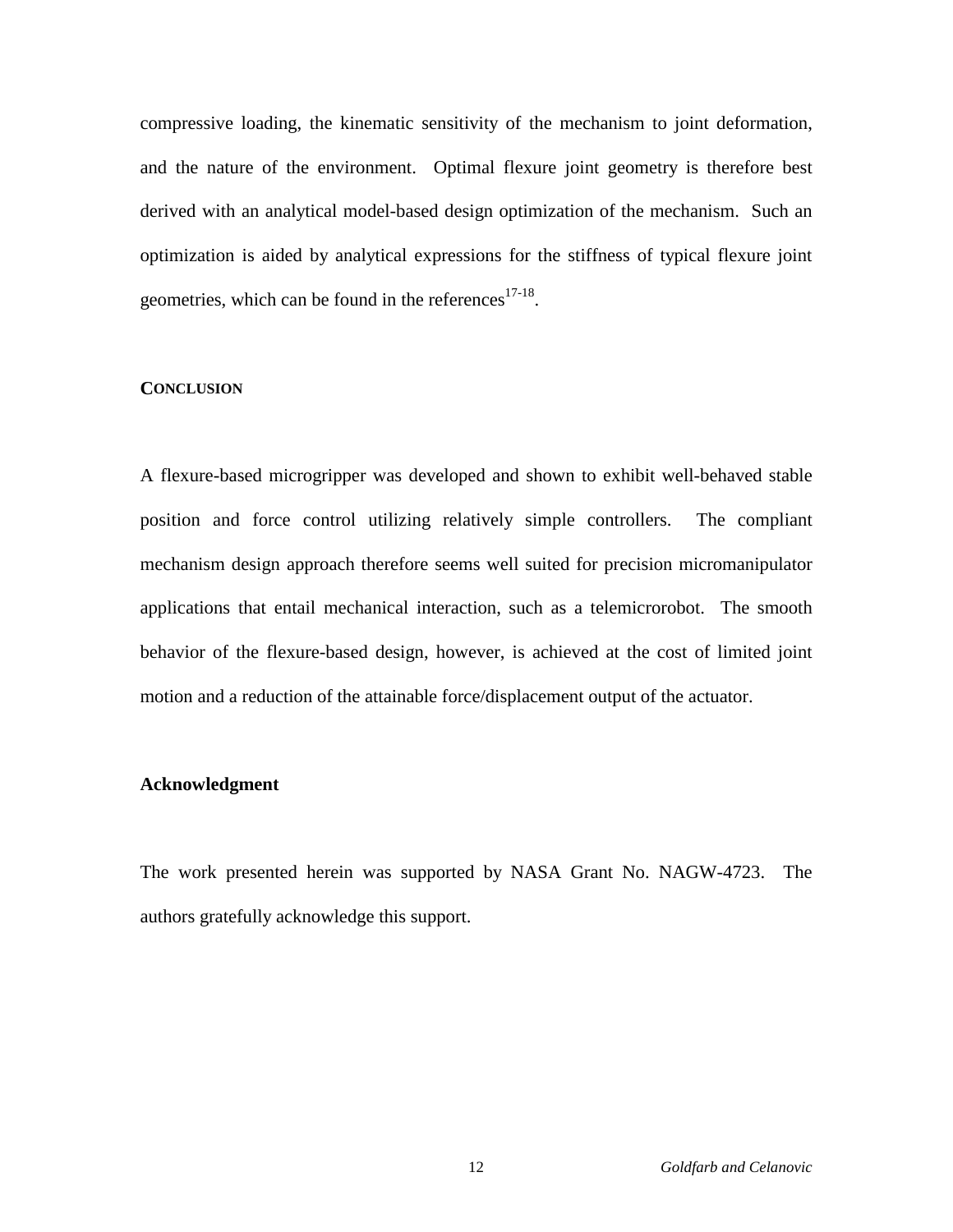# **References**

- [1] N. Hogan, "Impedance control: an approach to manipulation*," ASME Journal of Dynamic Systems, Measurement, and Control*, vol. 107, pp. 1-24 (1985).
- [2] J.K. Salisbury, "Active stiffness control of a manipulator in cartesian coordinates," in *Proceedings of the IEEE Conference on Decision and Control*, pp. 95-100 (1980).
- [3] M. Raibert and J. Craig, "Hybrid position/force control of manipulators," *ASME Journal of Dynamic Systems, Measurement, and Control*, vol. 103, pp. 126-133 (1981).
- [4] T. Yoshikawa, "Hybrid control theory of robot manipulators," in *Proceedings of the Sixth International Symposium for Robotics Research*, pp. 443-452 (1993).
- [5] N.G. Chalhoub and A.G. Ulsoy, "Effect of a self-locking drive mechanism on the performance of a flexible robot arm," in *Proceedings of the American Control Conference*, pp. 1270-1271 (1990).
- [6] Gogoussis and M. Donath, "Determining the effects of Coulomb friction on the dynamics of bearings and transmissions in robot mechanisms," *ASME Journal of Mechanical Design*, vol. 115, num. 2, pp. 231-240 (1993).
- [7] E.S. Nakagawa, Y. Uetake, and Z. Cai, "Vibration analysis of robot manipulators: the effect of backlash in transmission mechanisms*," Transactions of the Japan Society of Mechanical Engineers*, vol. 57 no. 544, pp. 3877-3881 (1991).
- [8] H. Schempt and D.R. Yoerger, "Study of dominant performance characteristics in robot transmissions," *ASME Journal of Mechanical Design*, vol. 115 num. 3, pp. 472-482 (1993).
- [9] W.T. Townsend and J.K. Salisbury, "The effect of Coulomb friction and stiction on force control," in *Proceedings of the IEEE Conference on Robotics and Automation*, pp. 883-889 (April 1987).
- [10] H. Asada and K. Youcef-Toumi, *Direct-Drive Robots: Theory and Practice*: Cambridge, Massachusetts, MIT Press (1987).
- [11] R. Fearing, "Survey of Sticking Effects for Micro Parts Handling." *Proceedings of the IEEE/RSJ Conference on Intelligent Robots and Systems*, Vol. 2, pp. 212-217 (1995).
- [12] W. Trimmer and R. Jebens "Actuators for micro robots." In *Proceedings of the IEEE International Conference on Robotics and Automation*, pp. 1547-1552 (1989).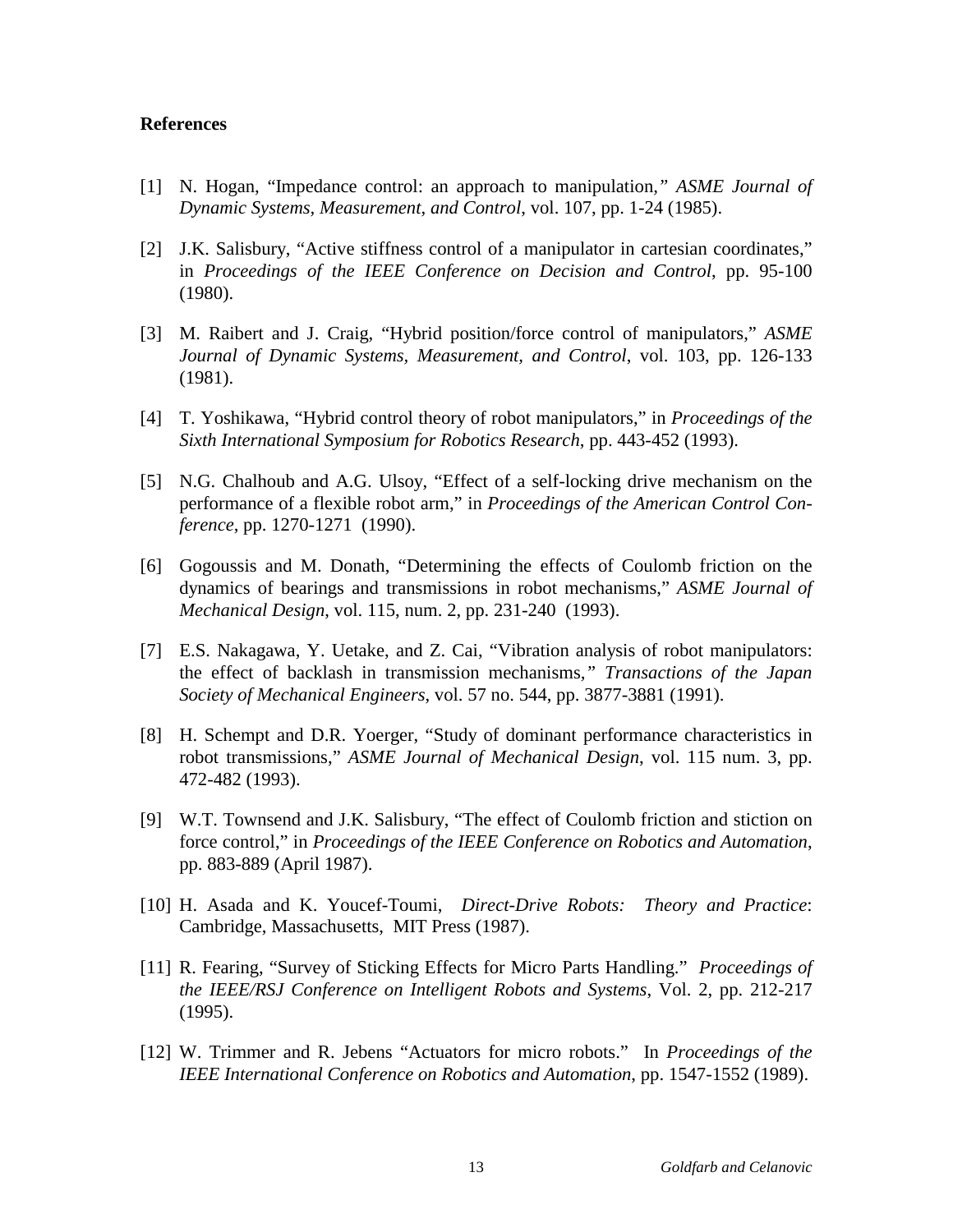- [13] P. Fischer, R. Daniel, and K.V. Siva, "Specification and design of input devices for teleoperation," in *Proceedings of the IEEE Conference on Robotics and Automation*, pp. 540-545 (May 1990).
- [14] M. Goldfarb and N. Celanovic, "A Lumped-Parameter Electromechanical Model for Describing the Nonlinear Behavior of Piezoelectric Actuators," *ASME Journal of Dynamic Systems, Measurement, and Control*, vol. 119, no. 3, pp. 478-485, (1997)
- [15] M. Goldfarb and N. Celanovic, "Modeling Piezoelectric Stack Actuators for Control of Micromanipulation," *IEEE Control Systems Magazine*, vol. 17, no. 3, pp. 69-79 (1997).
- [16] M. Horie, T. Nozaki, K. Ikegami, and F. Kobayashi, "Design system of super elastic hinges and its application to manipulator for micro-bonding by adhesives," in *Proceedings of the International Symposium on Microsystems, Intelligent Materials, and Robots*, pp. 185-188 (1995).
- [17] J. Paros and L. Weisbord, "How to design flexure hinges," *Machine Design*, vol. 37, no. 27, pp. 151-156 (1965).
- [18] K. Ragulskis, M. Arutunian, A. Kochikian, and M. Pogosian, "A study of fillet type flexure hinges and their optimal design," *Vibration Engineering*, vol. 3, pp. 447- 452 (1989).

# **Figure Captions**

- Figure 1. (TOP) Flexure-based microgripper structure and transmission and (BOTTOM) solid model of gripper design.
- Figure 2. (LEFT) Two-dimensional drawing of microgripper structure, (MIDDLE) idealized schematic of (one half of) flexure-based linkage, and (RIGHT) finite element analysis illustrating motion of (one half of) gripper.
- Figure 3. Instrumented microgripper prototype.
- Figure 4. PZT-actuated compliant mechanism position controller. The feed-forward term is a simple quasi-static model of the PZT and compliant mechanism (i.e., a pure stiffness), which provides a command estimate for the desired position, and the PID loop provides correction of the estimate for model error.
- Figure 5. Frequency response of position control loop. Data was acquired at a 5 kHz controller sampling rate.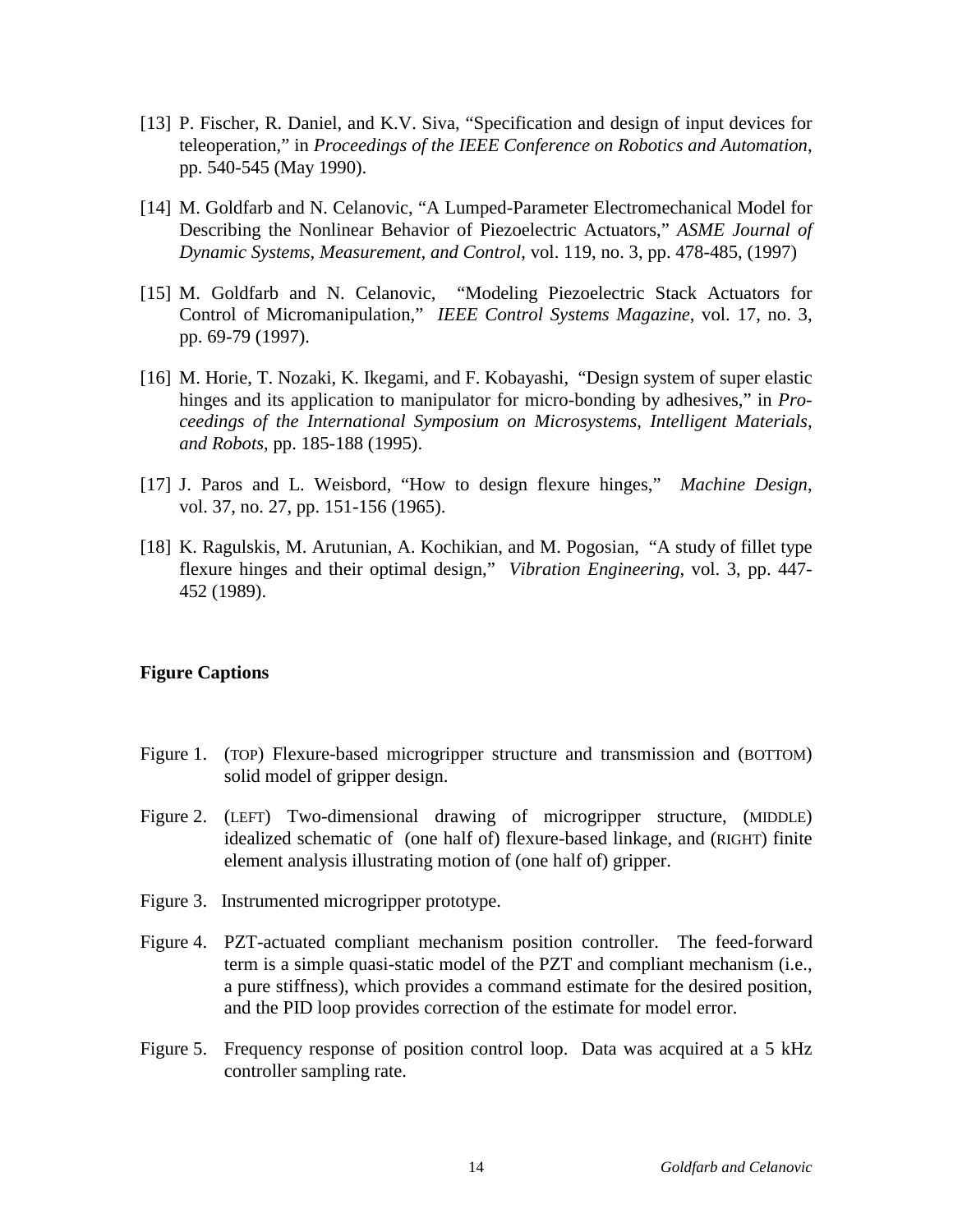- Figure 6. Closed-loop time domain behavior of position control loop for a 10 Hz sinusoid (LEFT COLUMN) and square wave (RIGHT COLUMN), showing the desired (dashed) and the actual (solid) position, and the corresponding force sensor signals (illustrating sensor decoupling).
- Figure 7. PZT-actuated compliant mechanism force controller. The feed-forward term is a simple quasi-static model of the PZT and compliant mechanism (i.e., a pure stiffness) that includes a state estimator for estimating position. The feed-forward model provides a command estimate for the desired position, and the PID loop provides correction of the estimate for model error.
- Figure 8. Frequency response of force control loop. Data was aquired at a 5 kHz controller sampling rate.
- Figure 9. Closed-loop time domain behavior of force control loop for a 50 Hz sinusoid (LEFT COLUMN) and square wave (RIGHT COLUMN), showing the desired (dashed) and the actual (solid) force, and the corresponding position sensor signals (illustrating sensor decoupling). Note that the fluctuations in the position signal are due to compliance of the object and limited stiffness of the gripper structure, rather than fundamental sensor coupling.
- Figure 10. (TOP) Typical flexure geometry, (MIDDLE) thin, flat flexure geometry, such as the super-elastic flexure of Horie et al., and (BOTTOM) loading diagram illustrating the stiffness along the direction of rotation and compliance in all other directions.
- Figure 11. (TOP) Quasi-static model of PZT stack actuator and (BOTTOM) region of attainable output (region of operation).
- Figure 12. (TOP) Quasi-static model of PZT with compliant mechanism joint stiffness and (BOTTOM) region of attainable output (region of operation).
- Figure 13. (TOP) Quasi-static model of PZT with compliant mechanism joint stiffness and structural compliance and (BOTTOM) region of attainable output (region of operation).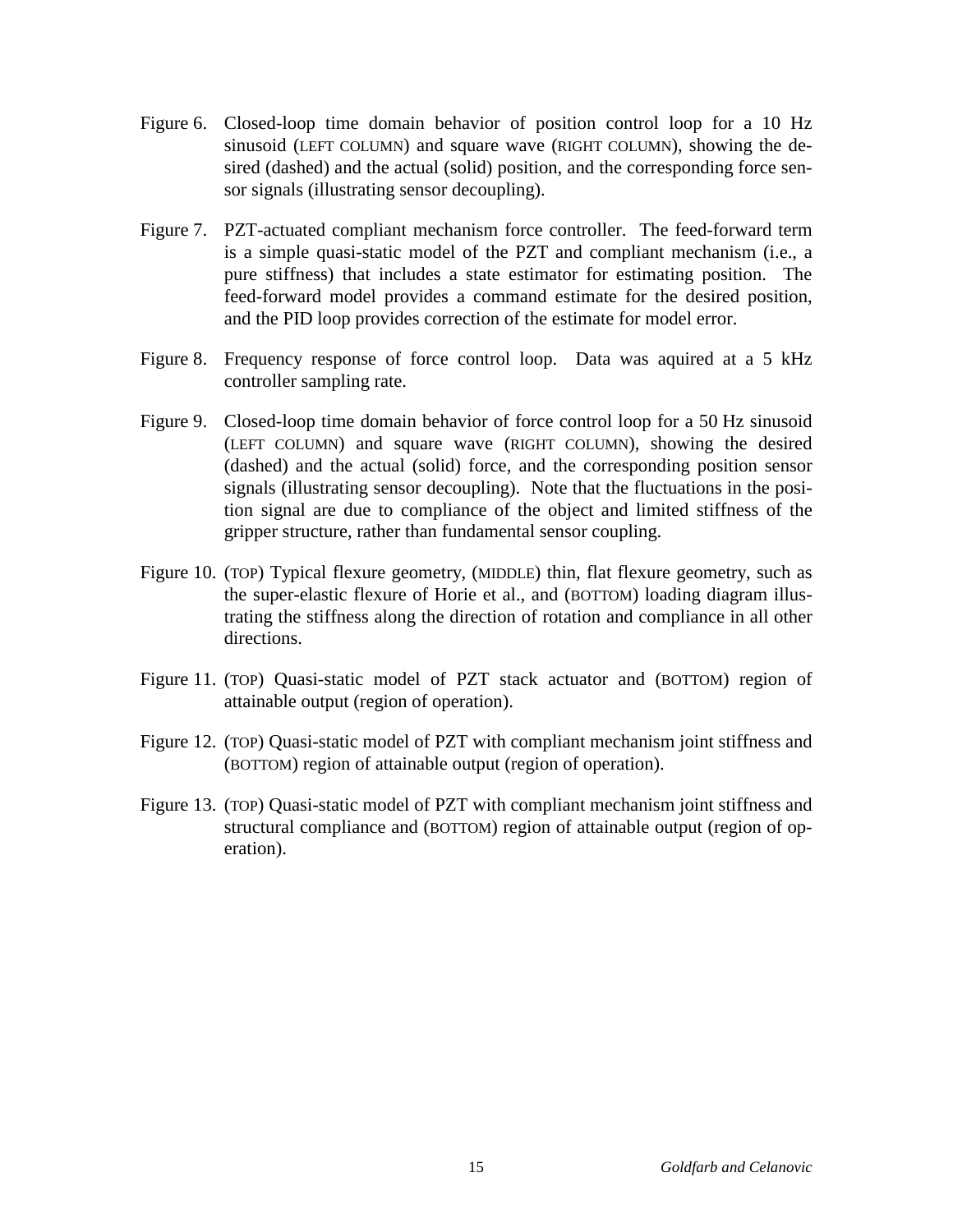

Figure 1. (TOP) Flexure-based microgripper structure and transmission and (BOTTOM) solid model of gripper design.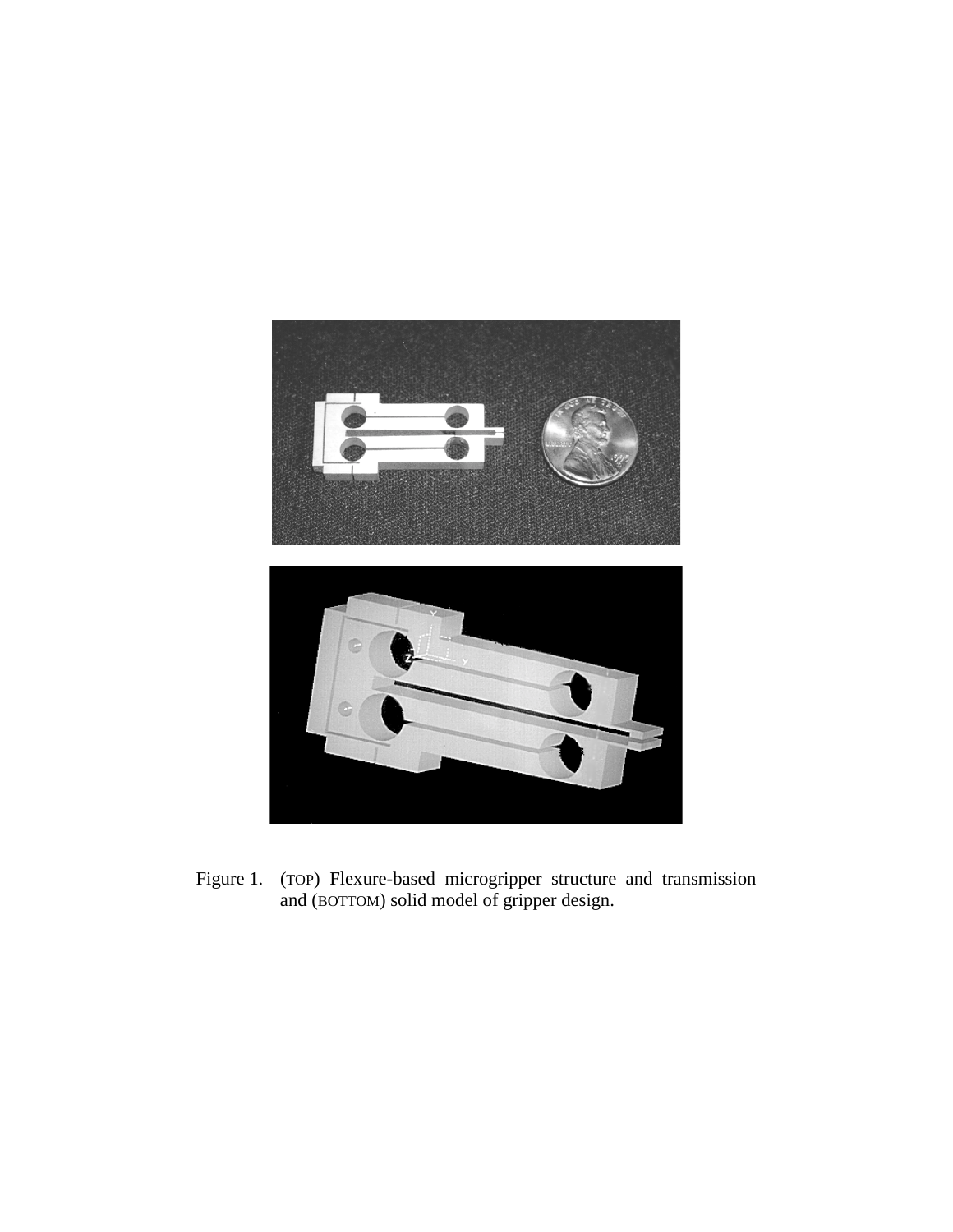

Figure 2. (LEFT) Two-dimensional drawing of microgripper structure, (MIDDLE) idealized schematic of (one half of) flexure-based linkage, and (RIGHT) finite element analysis illustrating motion of (one half of) gripper.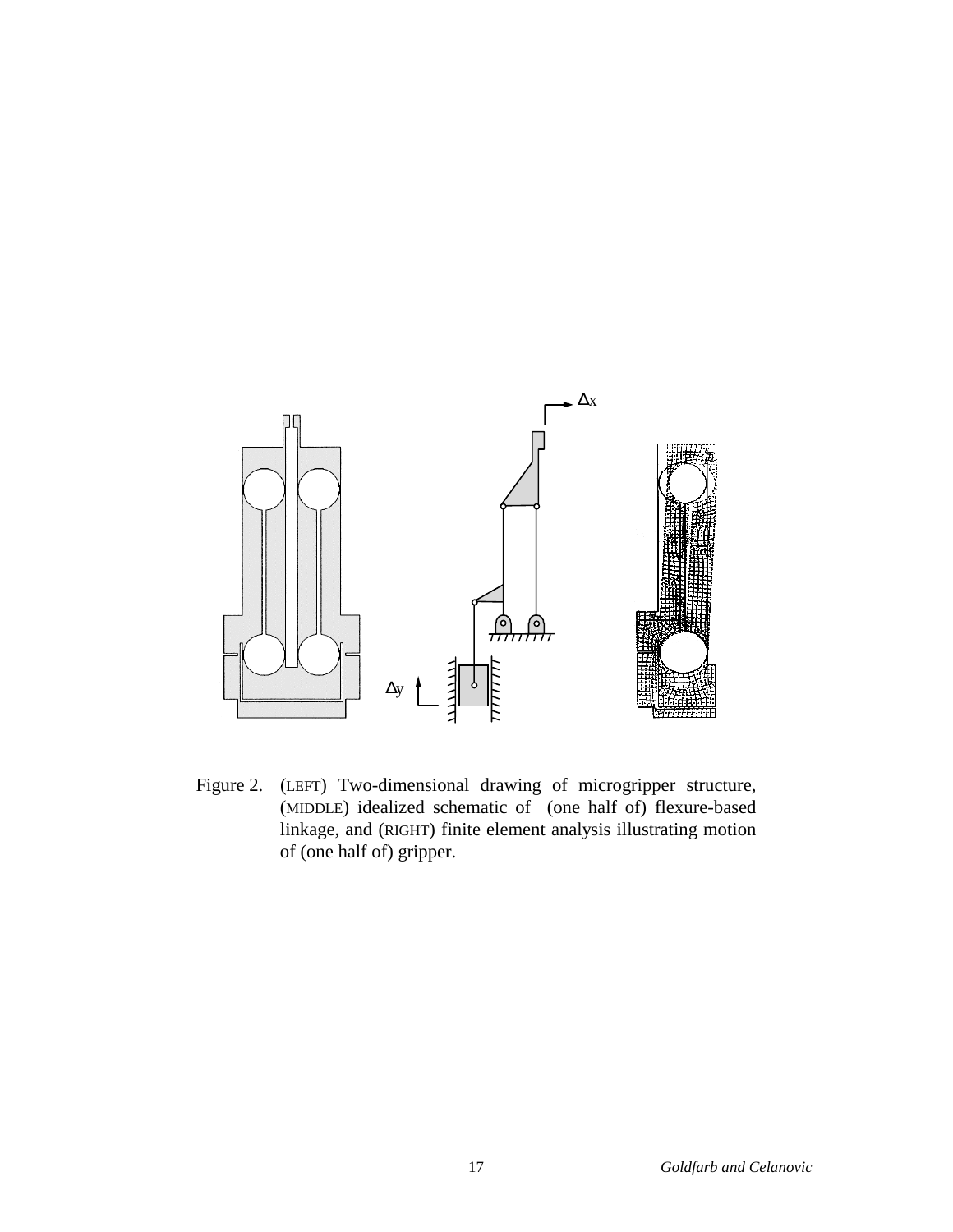

Figure 3. Instrumented microgripper prototype.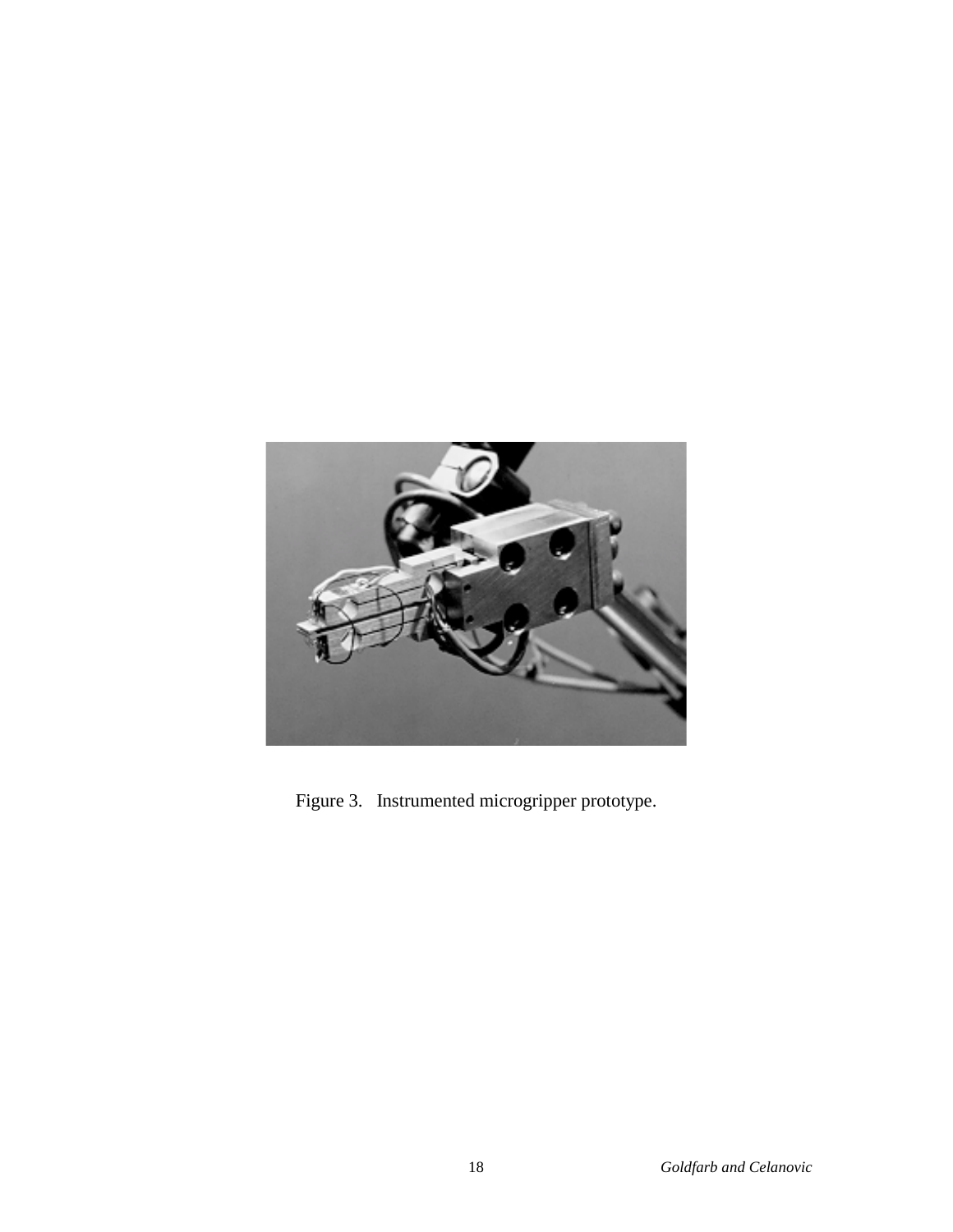

Figure 4. PZT-actuated compliant mechanism position controller. The feedforward term is a simple quasi-static model of the PZT and compliant mechanism (i.e., a pure stiffness), which provides a command estimate for the desired position, and the PID loop provides correction of the estimate for model error.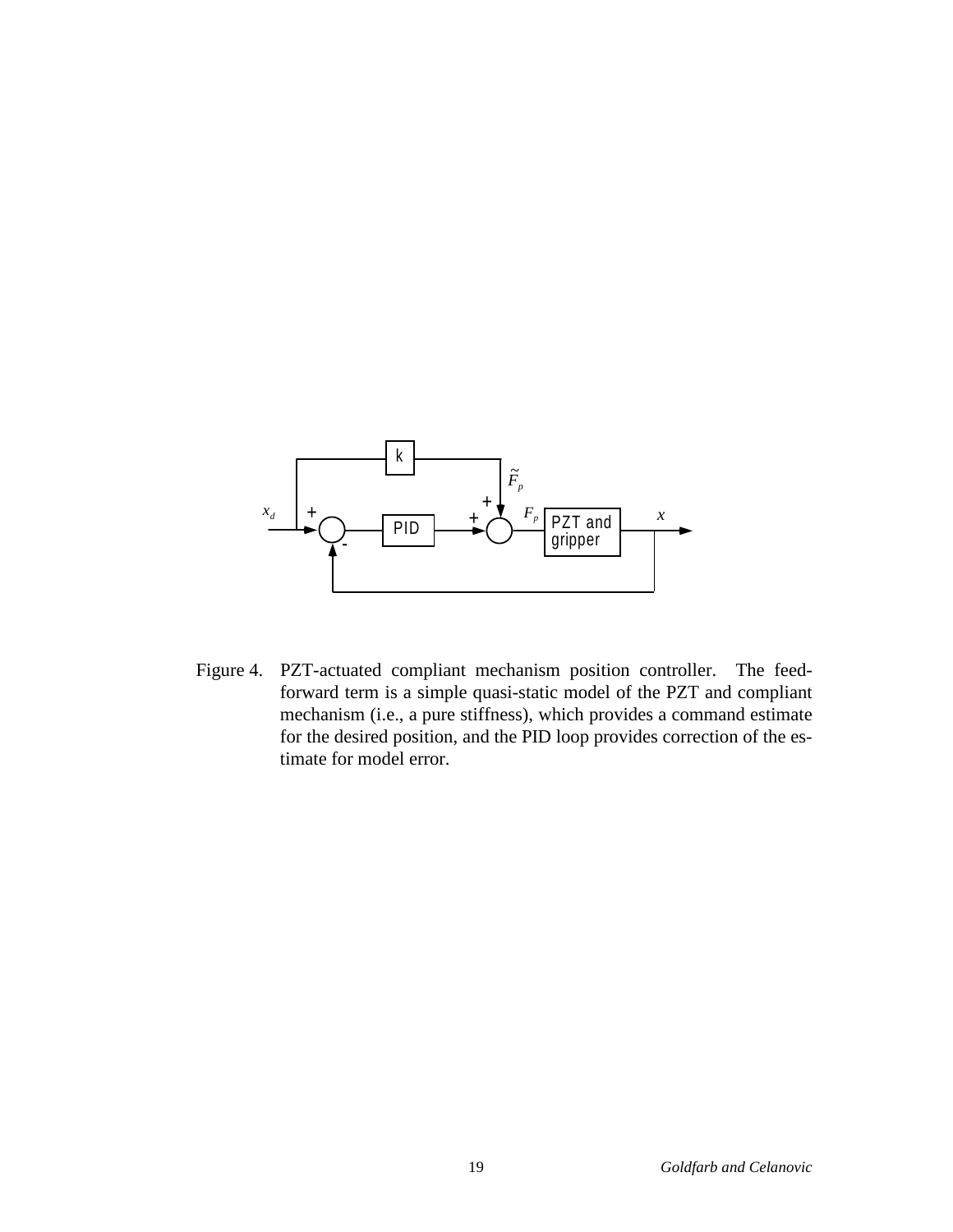

Figure 5. Frequency response of position control loop. Data was acquired at a 5 kHz controller sampling rate.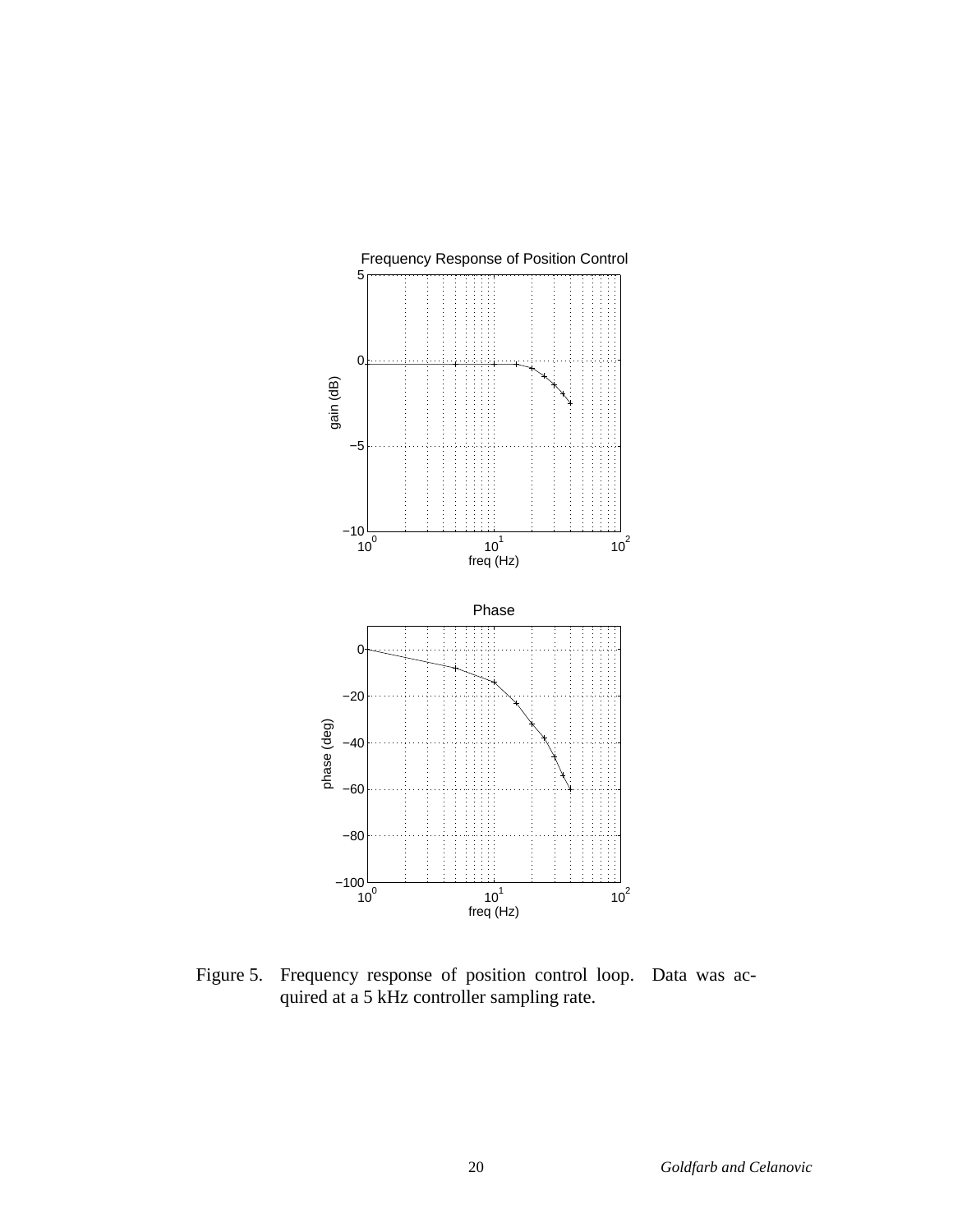

Figure 6. Closed-loop time domain behavior of position control loop for a 10 Hz sinusoid (LEFT COLUMN) and square wave (RIGHT COLUMN), showing the desired (dashed) and the actual (solid) position, and the corresponding force sensor signals (illustrating sensor decoupling).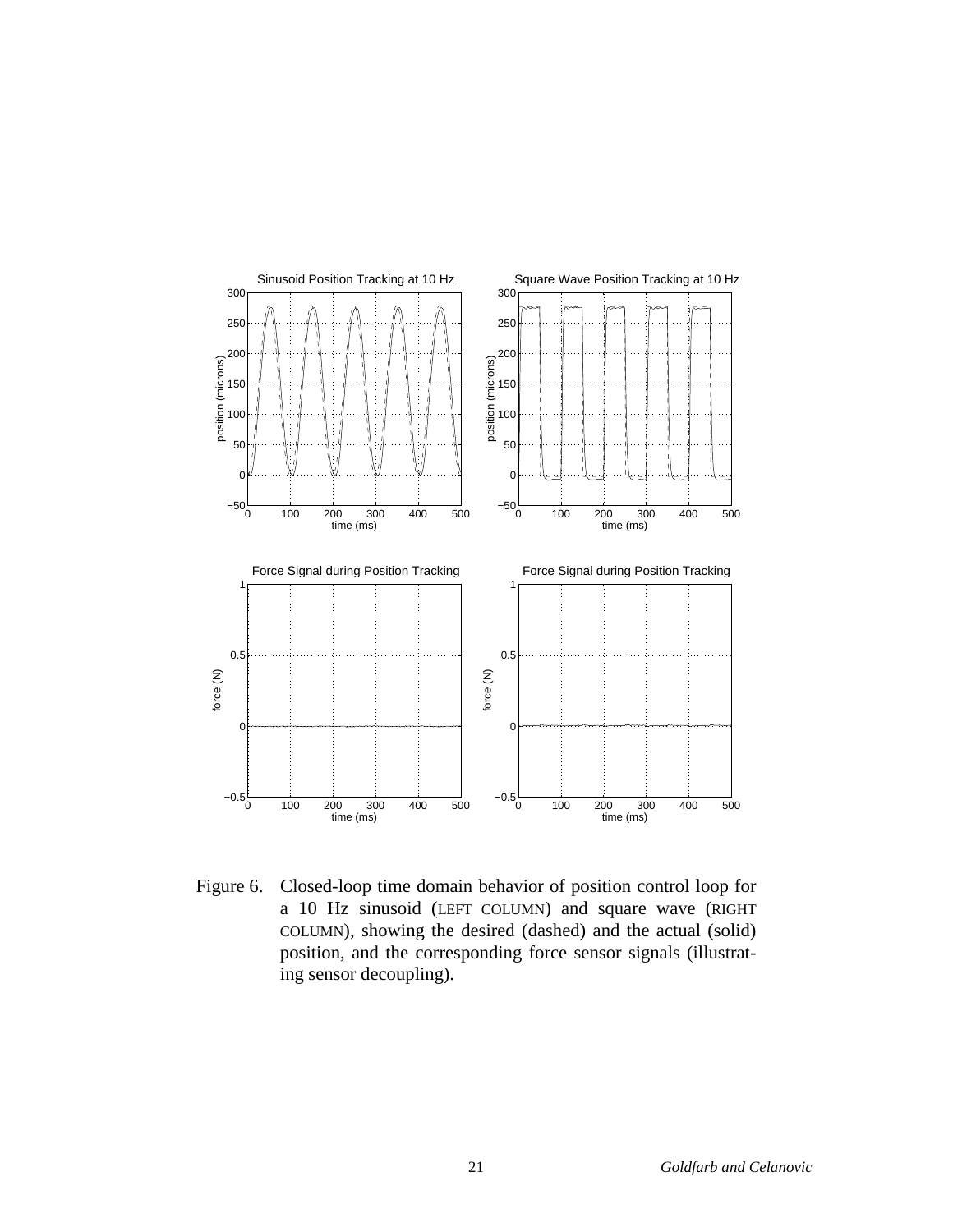

Figure 7. PZT-actuated compliant mechanism force controller. The feedforward term is a simple quasi-static model of the PZT and compliant mechanism (i.e., a pure stiffness) that includes a state estimator for estimating position. The feed-forward model provides a command estimate for the desired position, and the PID loop provides correction of the estimate for model error.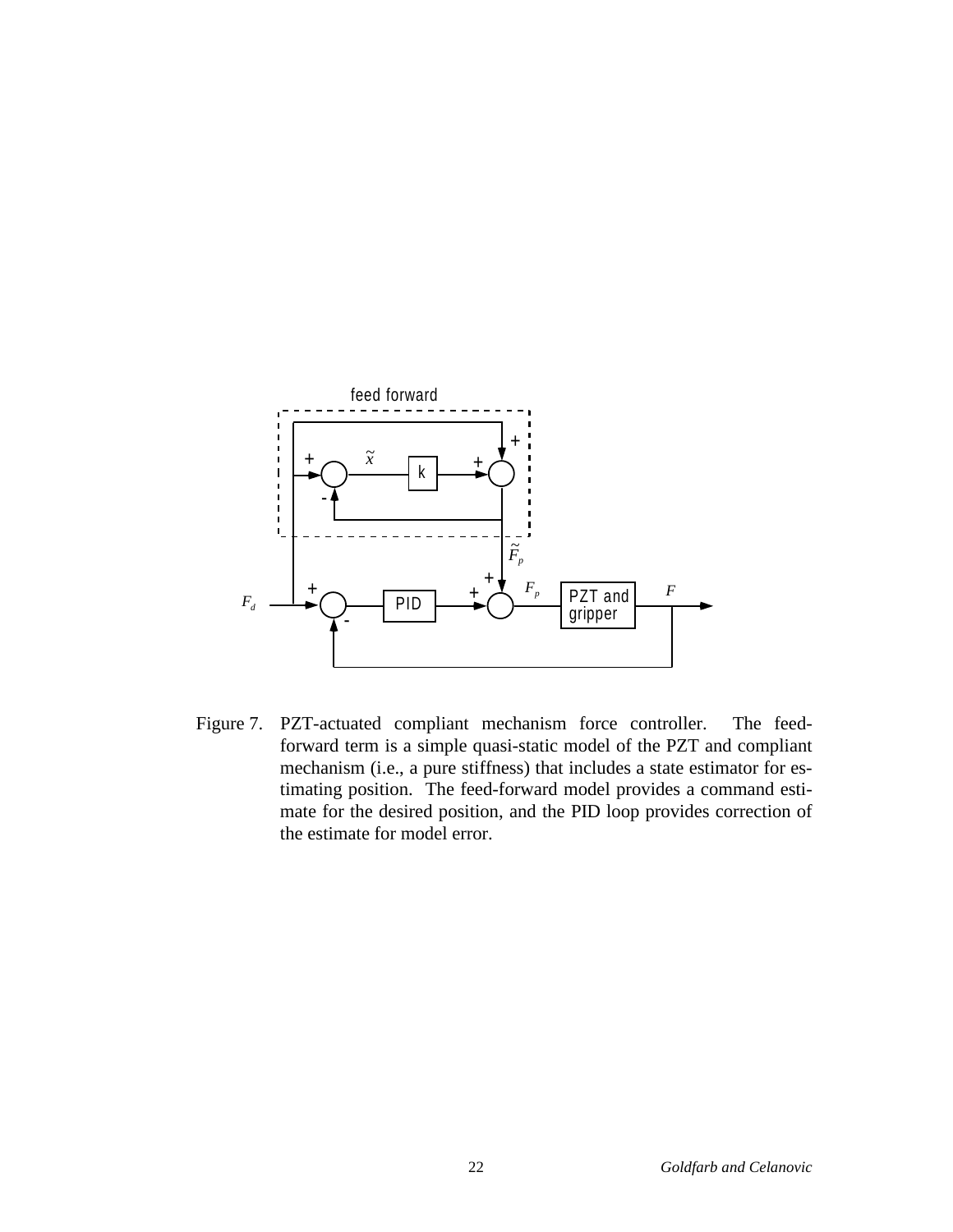

Figure 8. Frequency response of force control loop. Data was aquired at a 5 kHz controller sampling rate.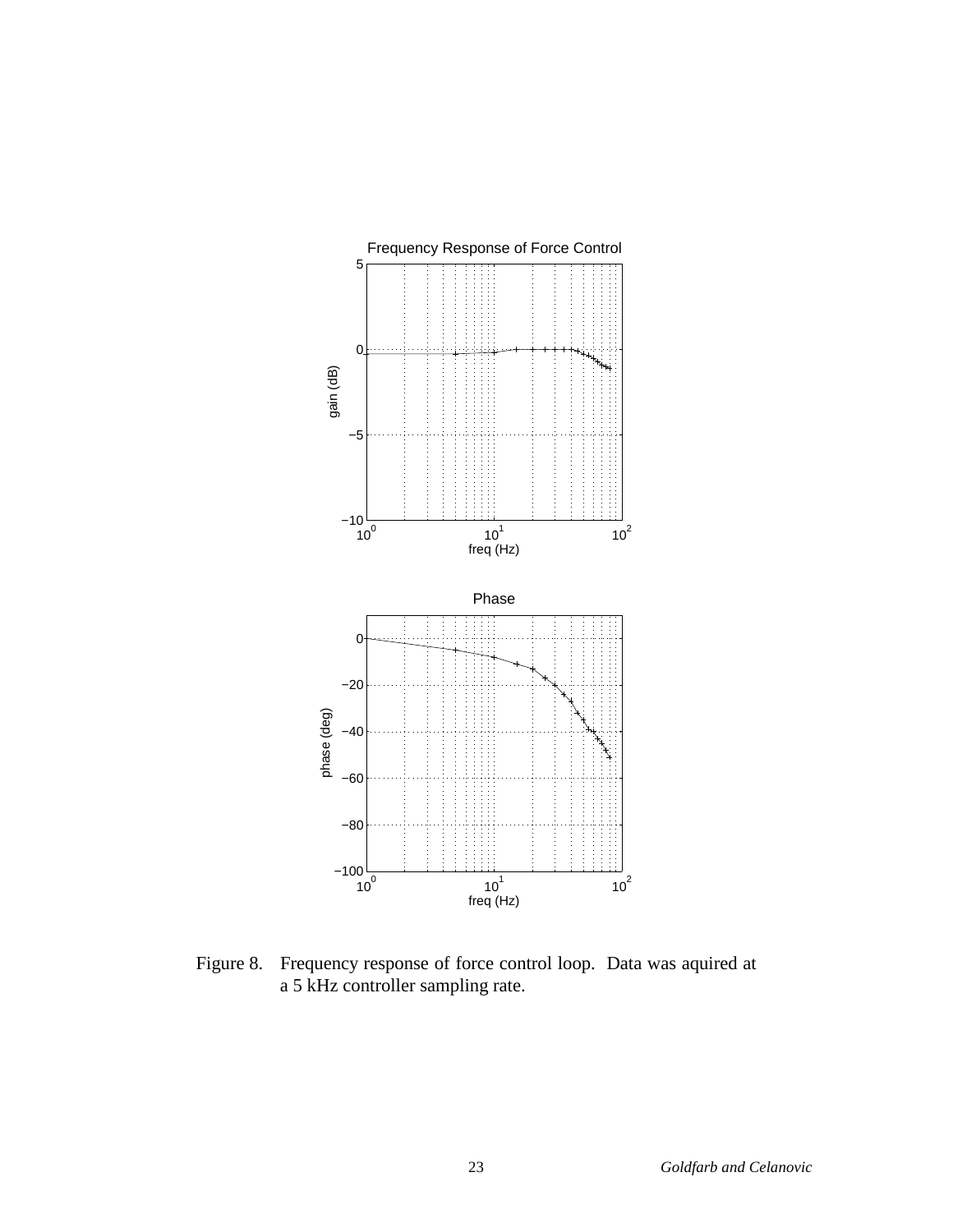

Figure 9. Closed-loop time domain behavior of force control loop for a 50 Hz sinusoid (LEFT COLUMN) and square wave (RIGHT COLUMN), showing the desired (dashed) and the actual (solid) force, and the corresponding position sensor signals (illustrating sensor decoupling). Note that the fluctuations in the position signal are due to compliance of the object and limited stiffness of the gripper structure, rather than fundamental sensor coupling.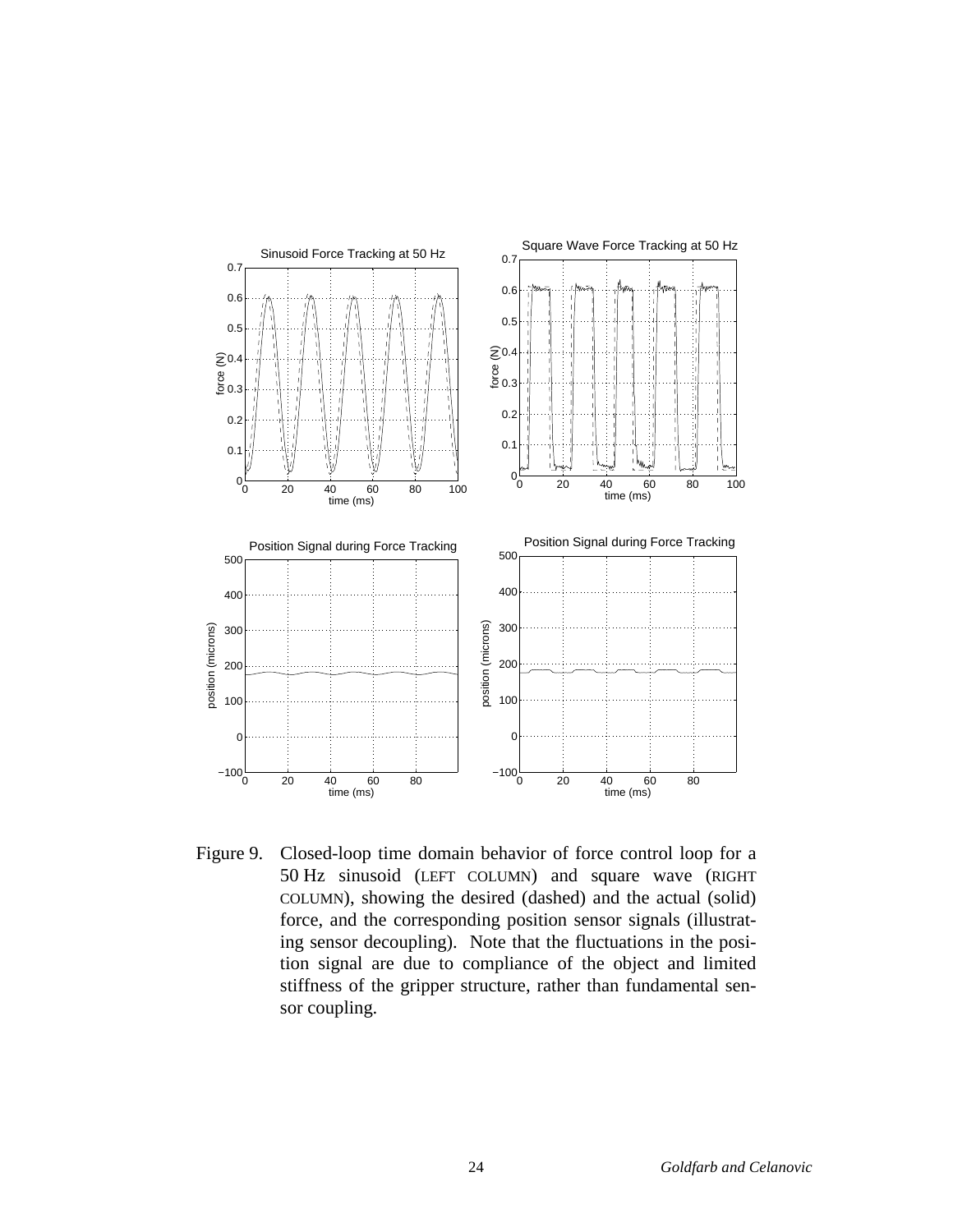

Figure 10. (TOP) Typical flexure geometry, (MIDDLE) thin, flat flexure geometry, such as the super-elastic flexure of Horie et al., and (BOTTOM) loading diagram illustrating the stiffness along the direction of rotation and compliance in all other directions.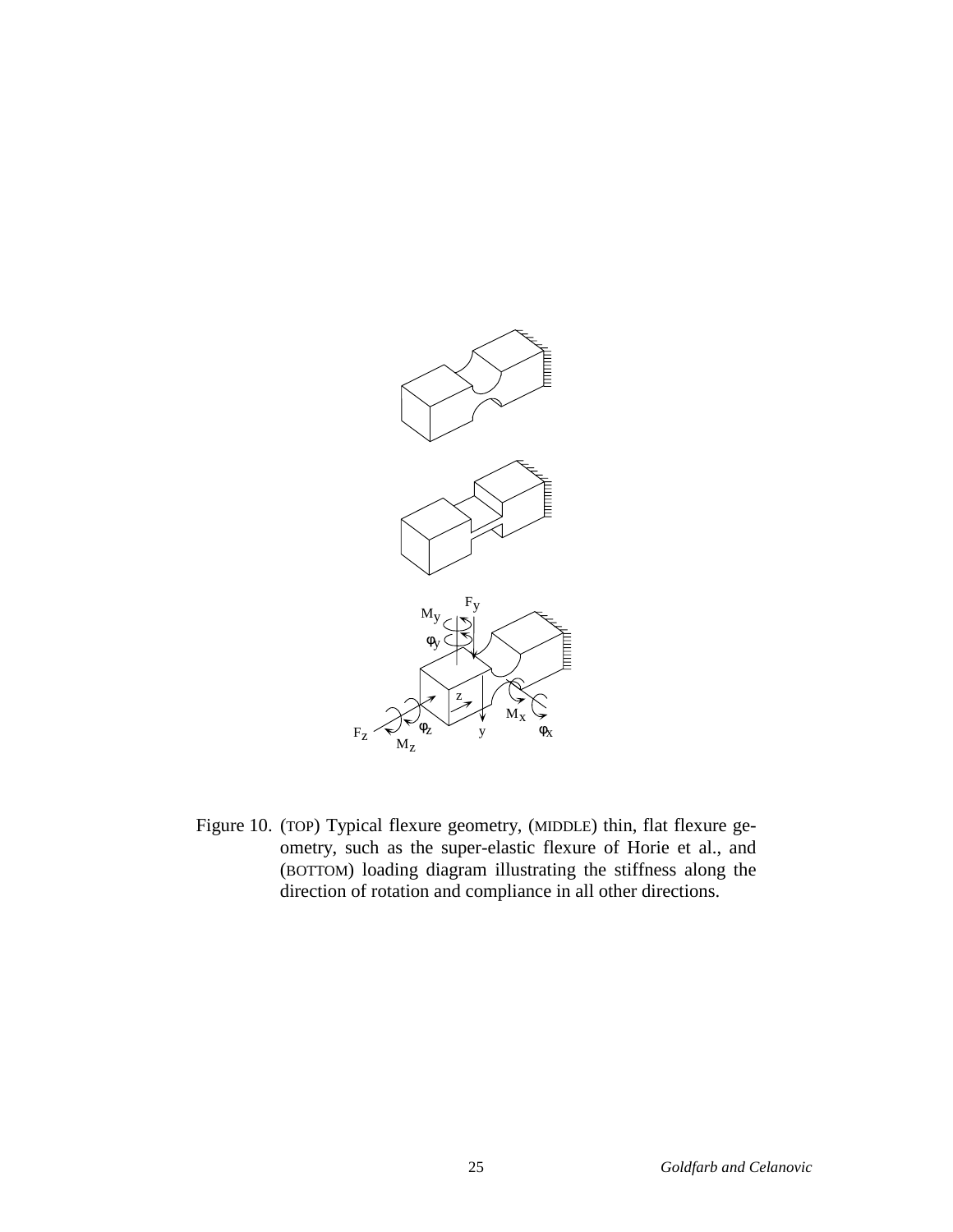

Figure 11. (TOP) Quasi-static model of PZT stack actuator and (BOTTOM) region of attainable output (region of operation).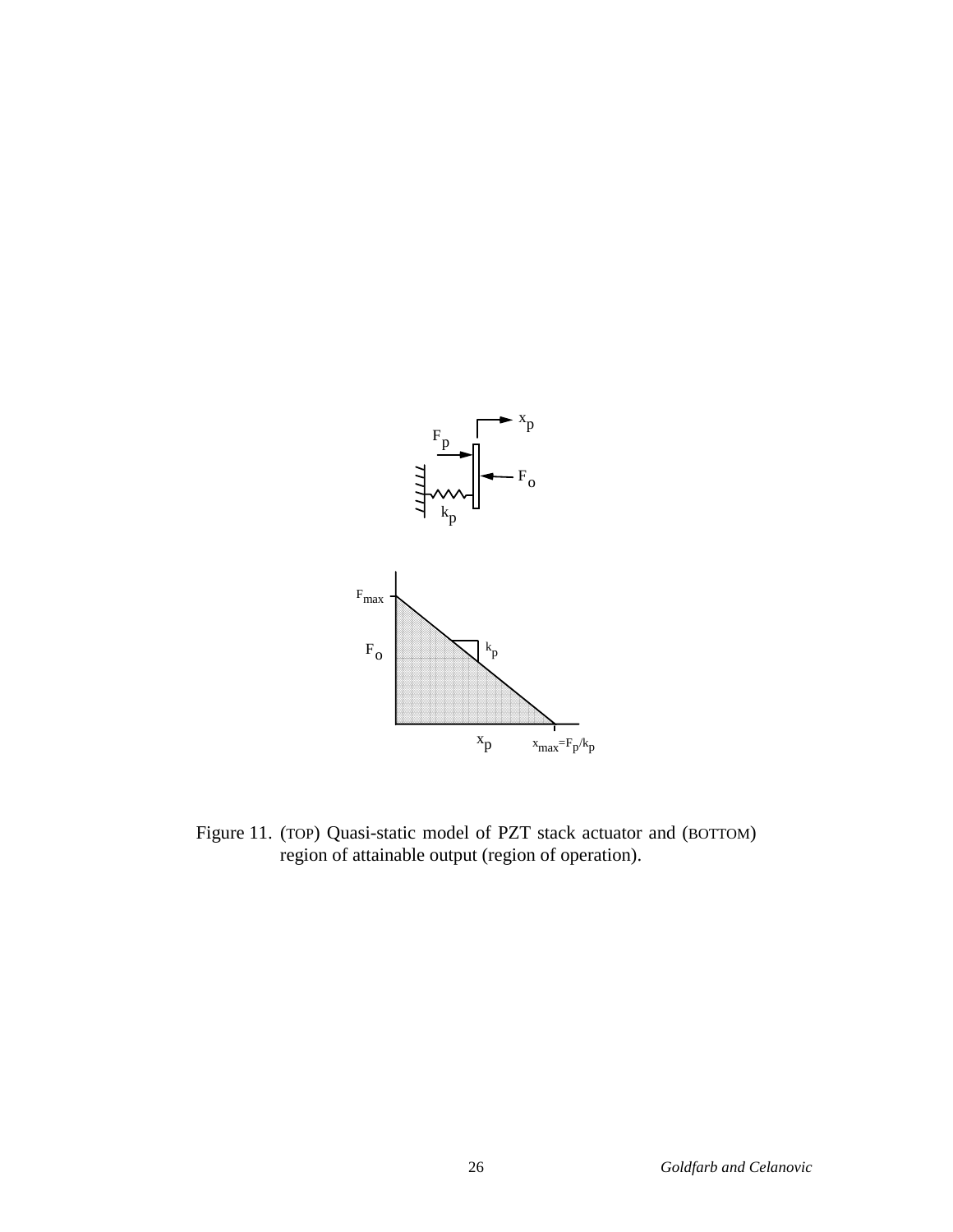

Figure 12. (TOP) Quasi-static model of PZT with compliant mechanism joint stiffness and (BOTTOM) region of attainable output (region of operation).